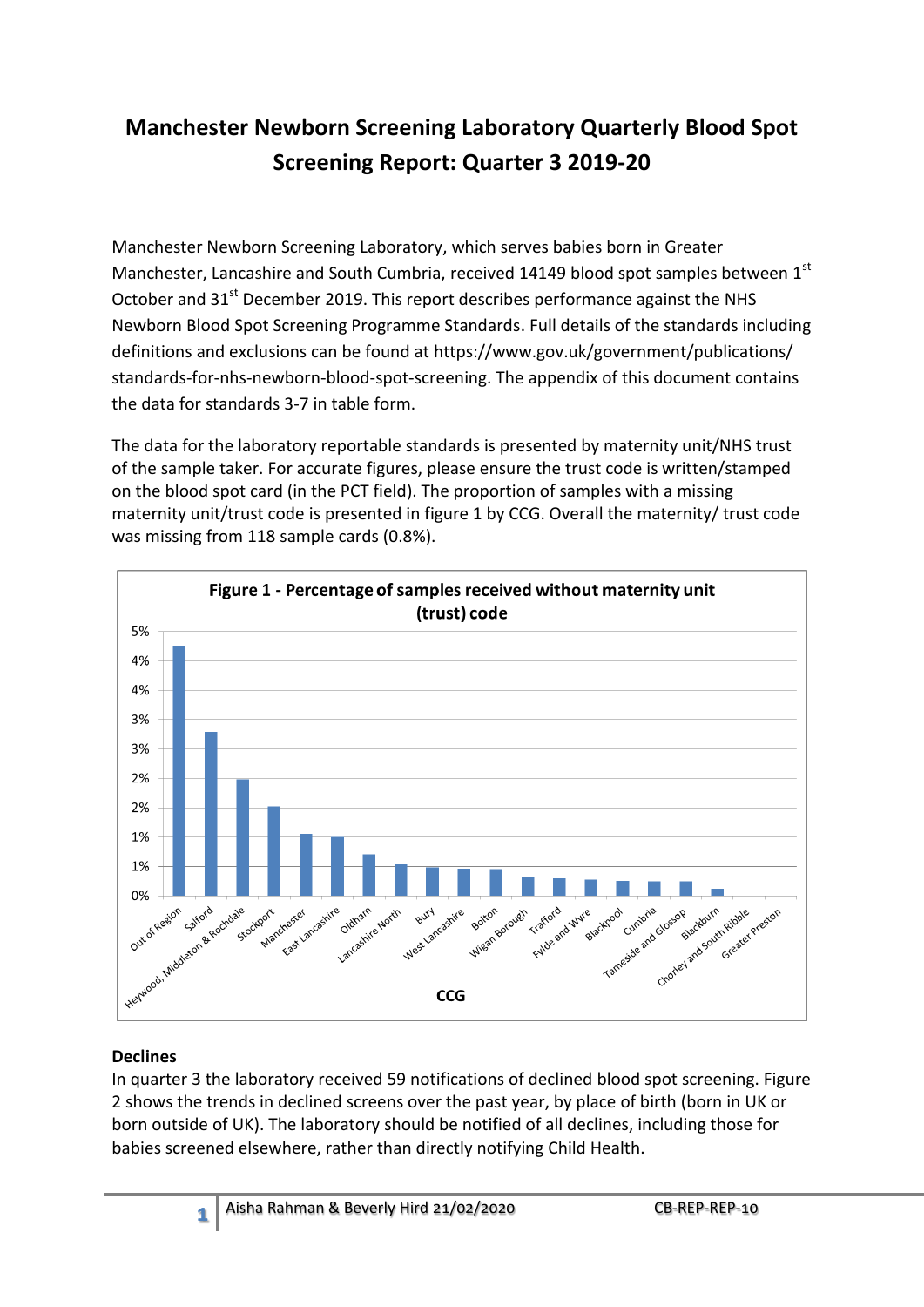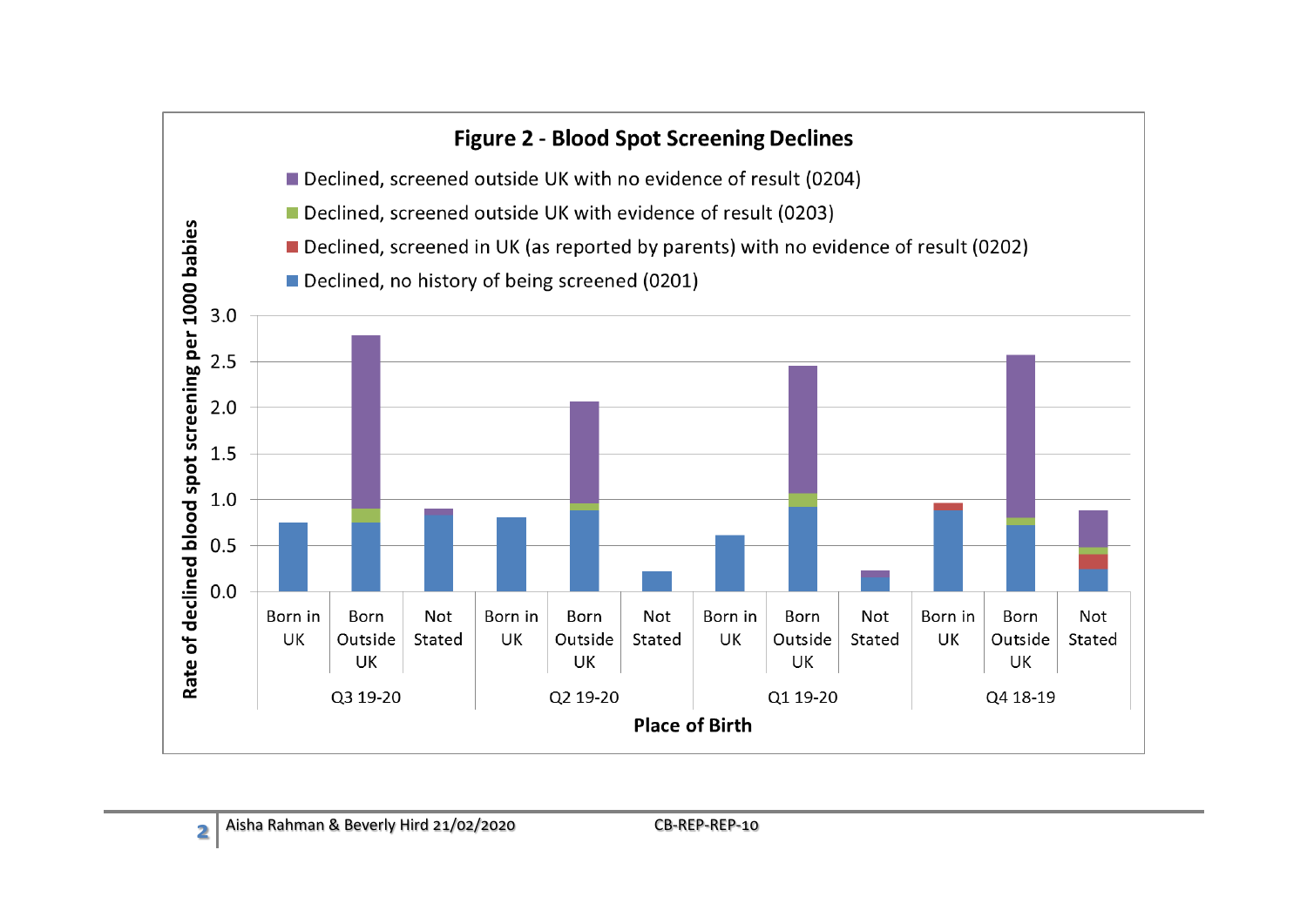#### **Key to colour coding**

| Met achievable threshold                 |
|------------------------------------------|
| Met acceptable threshold                 |
| Within 10% of acceptable threshold       |
| More than 10% below acceptable threshold |

#### **Standard 3 – The proportion of blood spot cards received by the laboratory with the baby's NHS number on a barcoded label**

**Acceptable:** ≥ 90.0% of blood spot cards are received by the laboratory with the baby's NHS number on a barcoded label.

**Achievable:** ≥ 95.0% of blood spot cards are received by the laboratory with the baby's NHS number on a barcoded label.

Figure 3 displays performance against standard 3.

Overall, 82.7% of samples received October to December 2019 had a barcoded NHS number label, which is lower than quarter 2 (86.2%). Several areas have had a decrease in performance especially Wigan. Of 11 maternity units, 4 met the standard, including two reaching the achievable threshold (East Lancashire and Lancashire Teaching).

#### **Standard 4 - The proportion of first blood spot samples taken on day 5**

**Acceptable:** ≥ 90.0% of first blood spot samples are taken on day 5. **Achievable:** ≥ 95.0% of first blood spot samples are taken on day 5.

Figure 4 displays performance against standard 4. Overall, 91.5% of samples received October to December 2019 were collected on day 5. Of 11 maternity units, 10 met standard 4, which is similar to quarter 2 (91.9%; 9 units met the standard). Manchester FT and Morecambe Bay met the achievable threshold.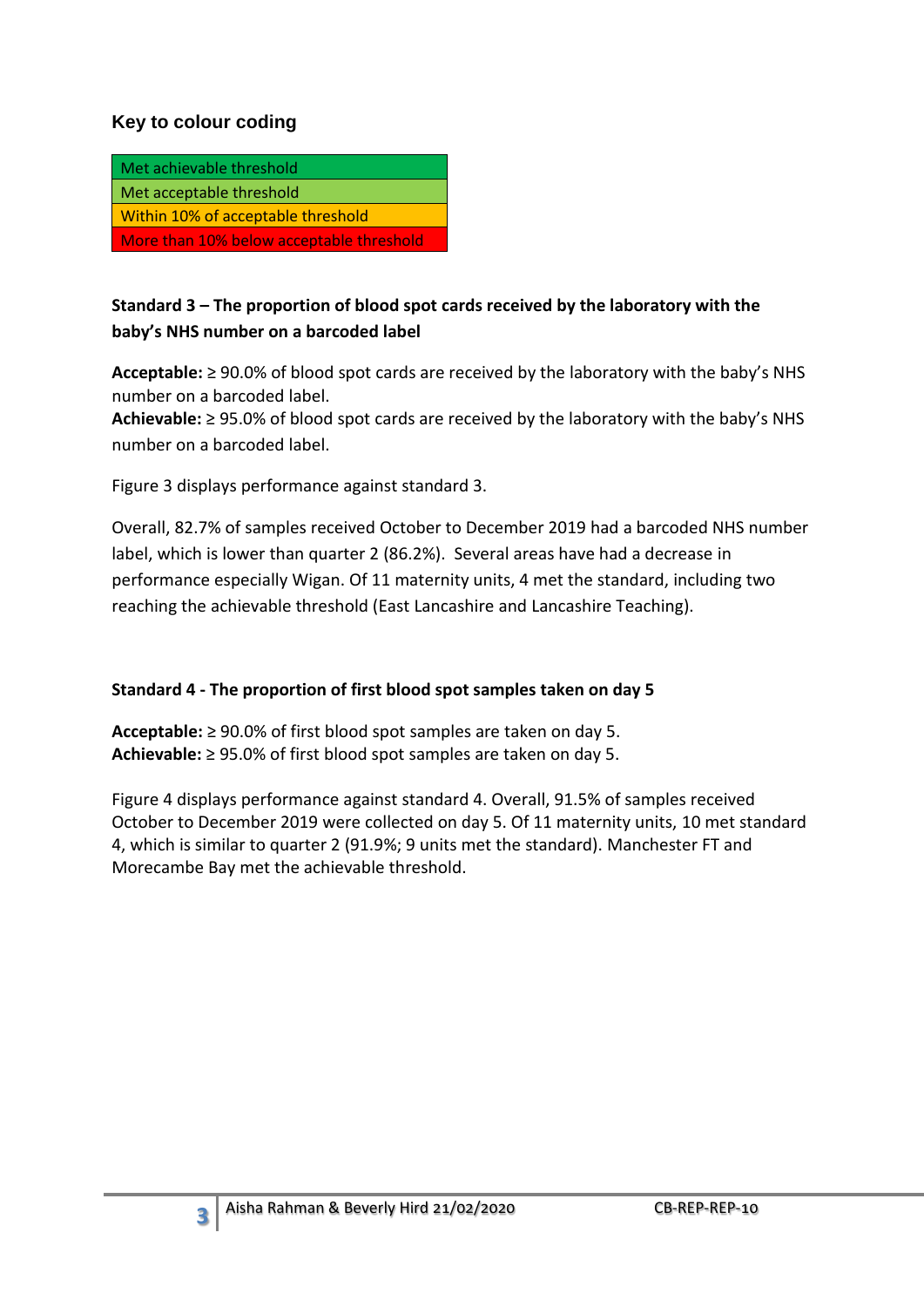

Aisha Rahman & Beverly Hird 21/02/2020 CB-REP-REP-10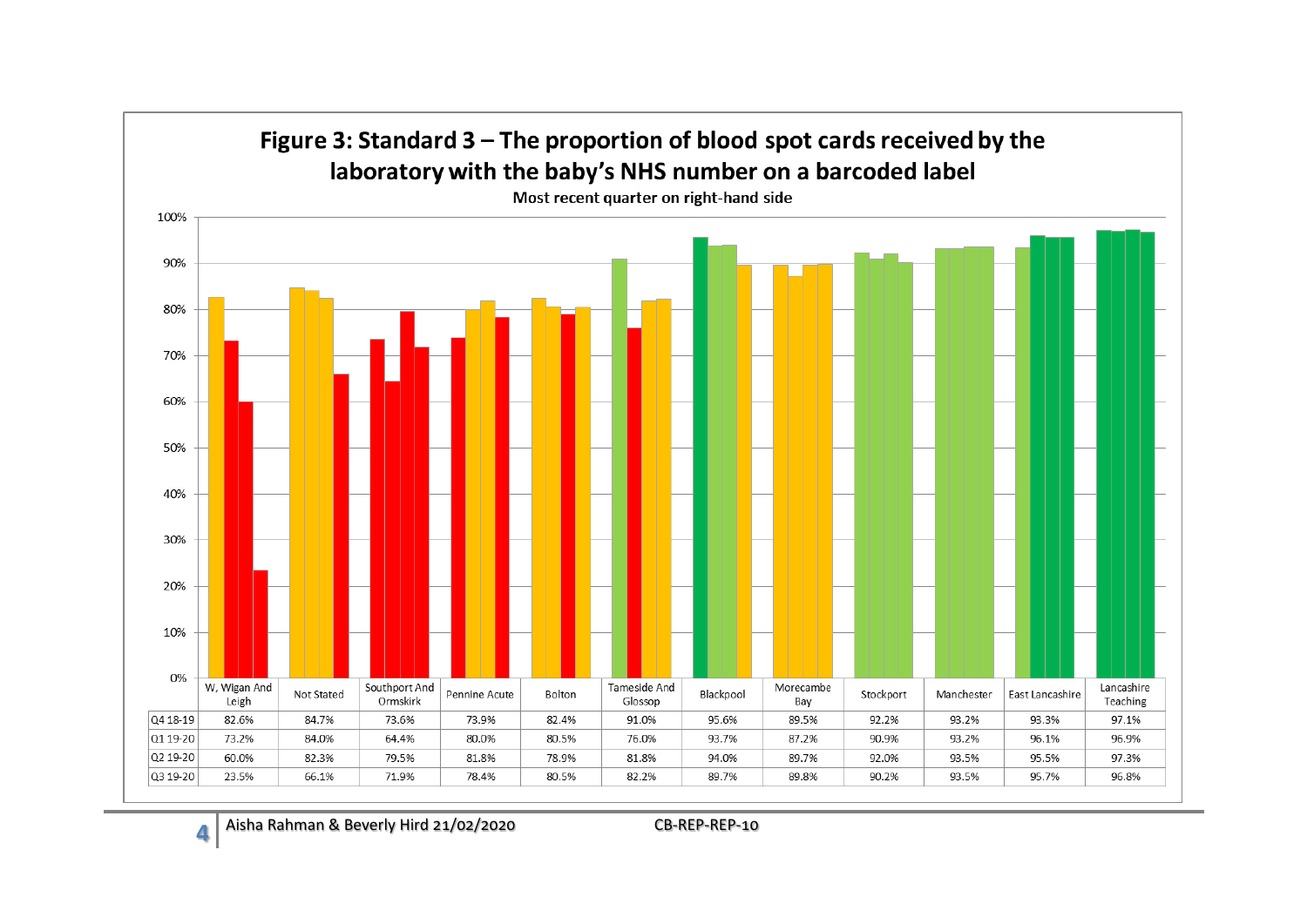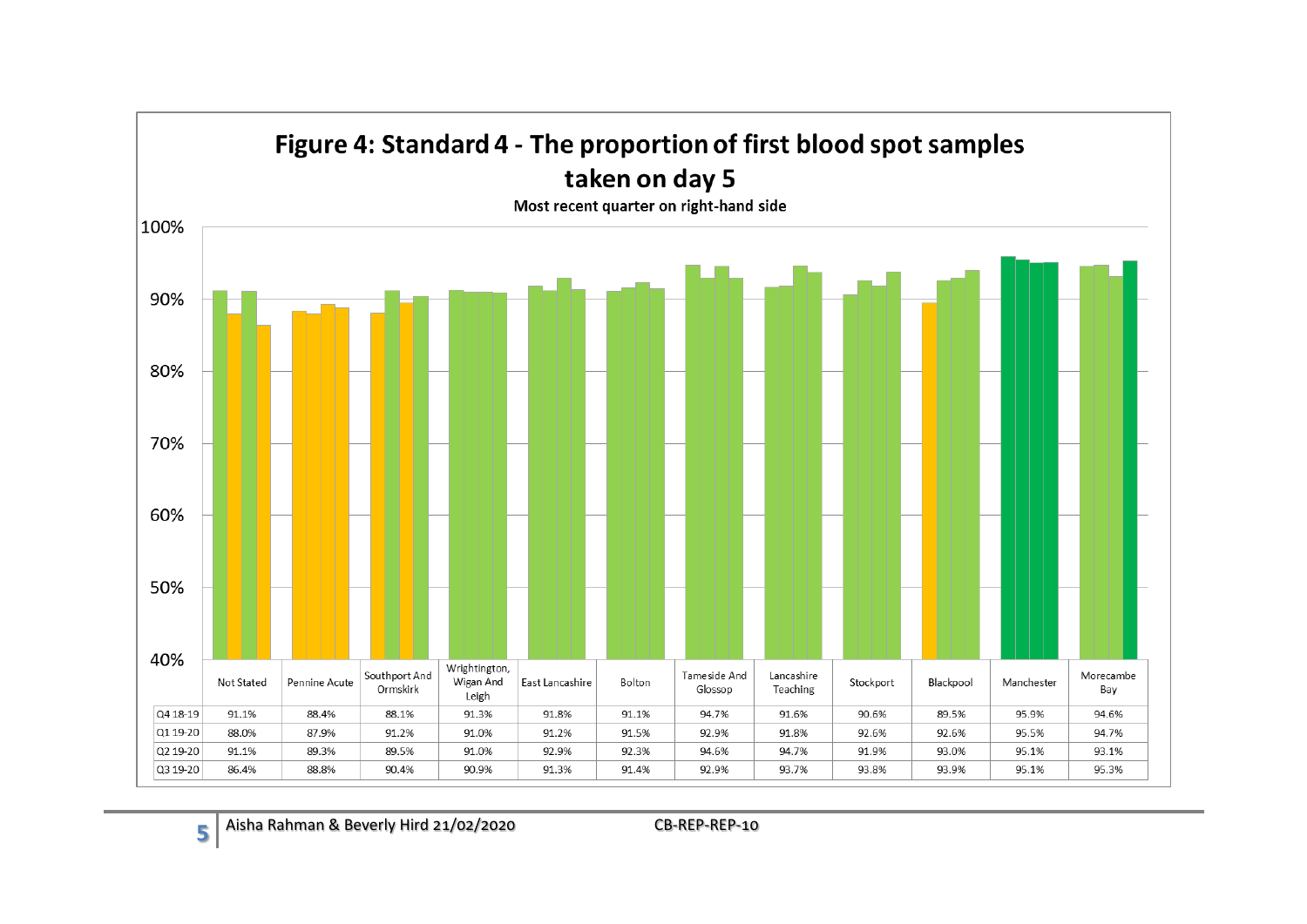## **Standard 5 - The proportion of blood spot samples received less than or equal to 3 working days of sample collection**

**Acceptable:** ≥ 95.0% of all samples received less than or equal to 3 working days of sample collection.

**Achievable:** ≥ 99.0% of all samples received less than or equal to 3 working days of sample collection.

Performance against the transport standard (figure 5) was good. Overall 98.6% samples were received within 3 working days. 10 Trusts met the standard, including 6 reaching the achievable threshold. Performance was very similar to the last quarter (98.1% samples received within 3 working days). Southport and Ormskirk have shown some improvement since quarter 2.

## **Standard 6 - The proportion of first blood spot samples that require repeating due to an avoidable failure in the sampling process**

**Acceptable:** Avoidable repeat rate is ≤ 2.0%

**Achievable:** Avoidable repeat rate is ≤ 1%

The avoidable repeat rate for quarter 3 was 2.5%, compared with 2.3% in quarter 2. The performance for each trust is displayed in figure 6. Four Trusts met the standard. Only Tameside met the achievable standard. Figure 7 compares the avoidable repeat rate for samples collected from in-patients with sample collected from babies at home/ in the community. The rate was 1.8% for babies at home (similar to quarter 2; 1.7%) and 7.1% for samples collected from in-patients (7.2% in quarter 2).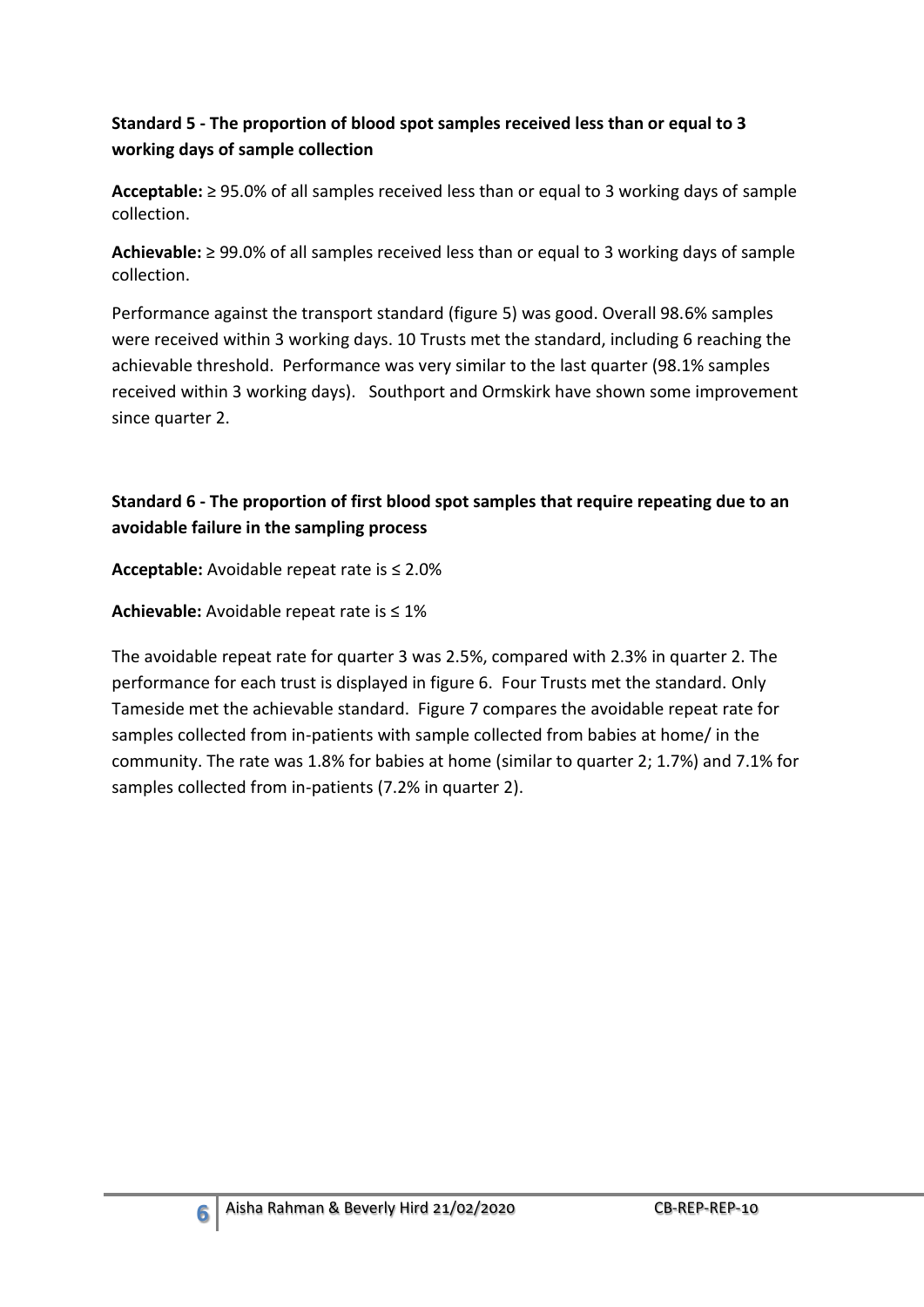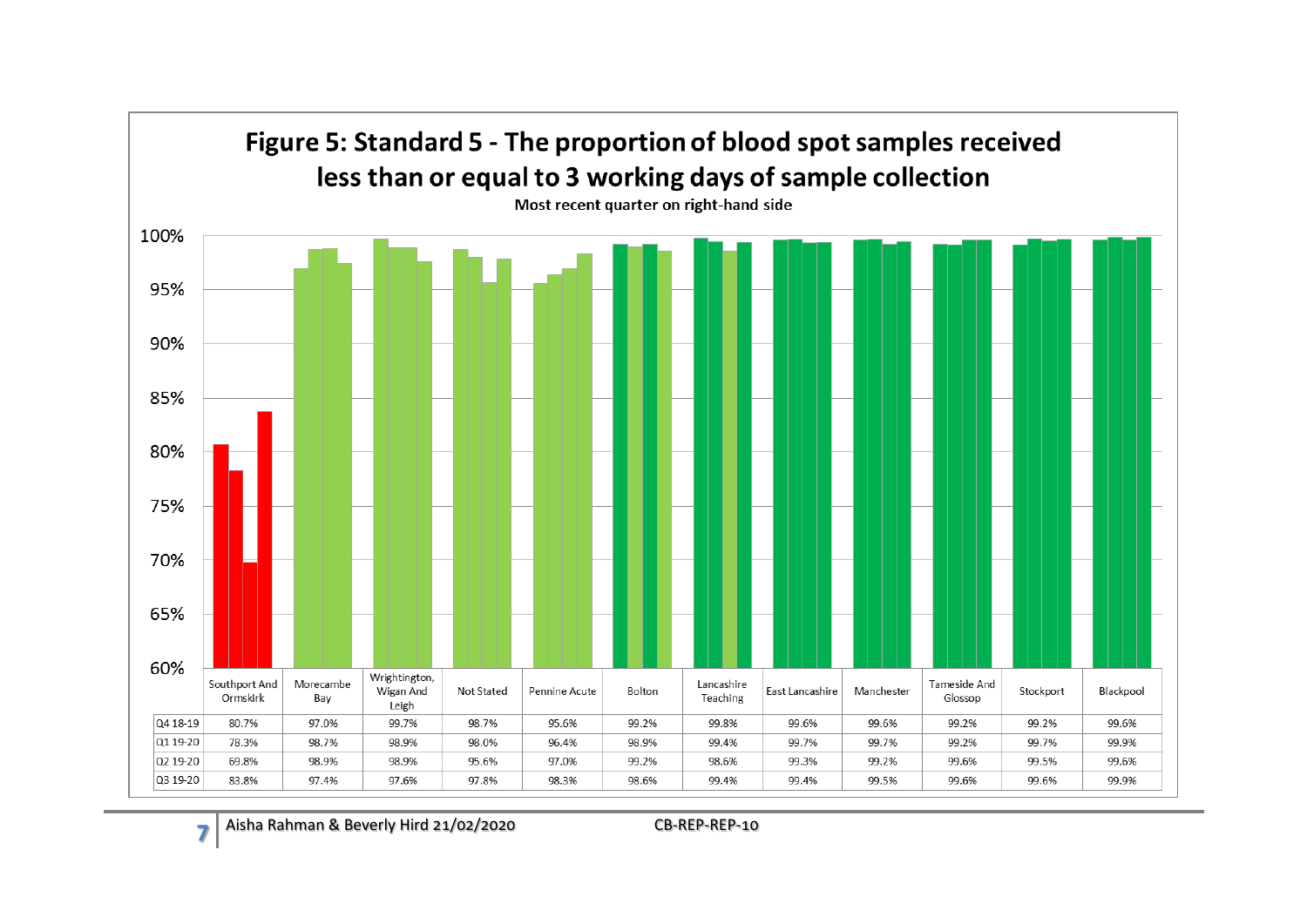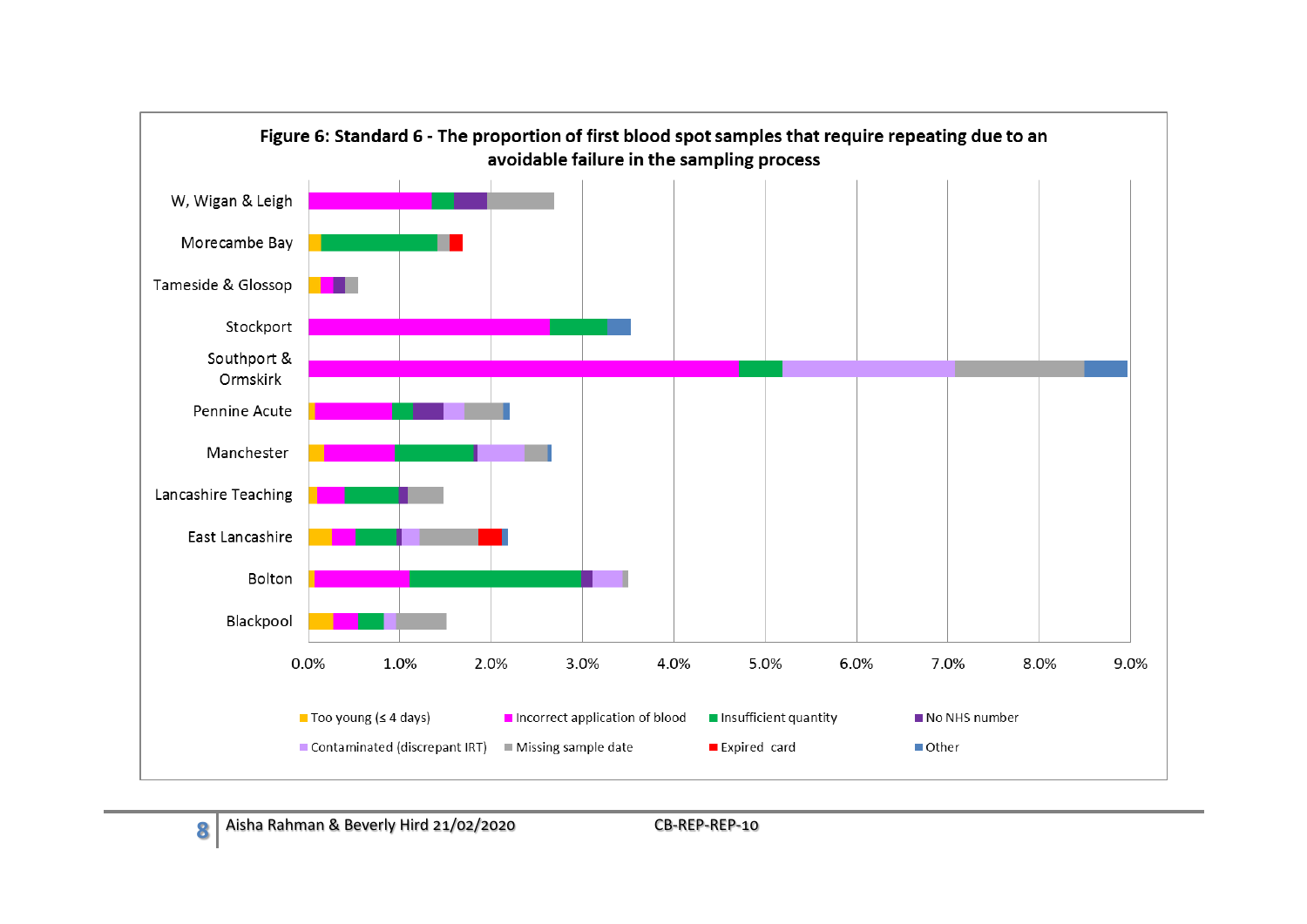

There were no avoidable repeats for the following hospitals: Furness, Blackburn, Lancaster, RMCH and Tameside.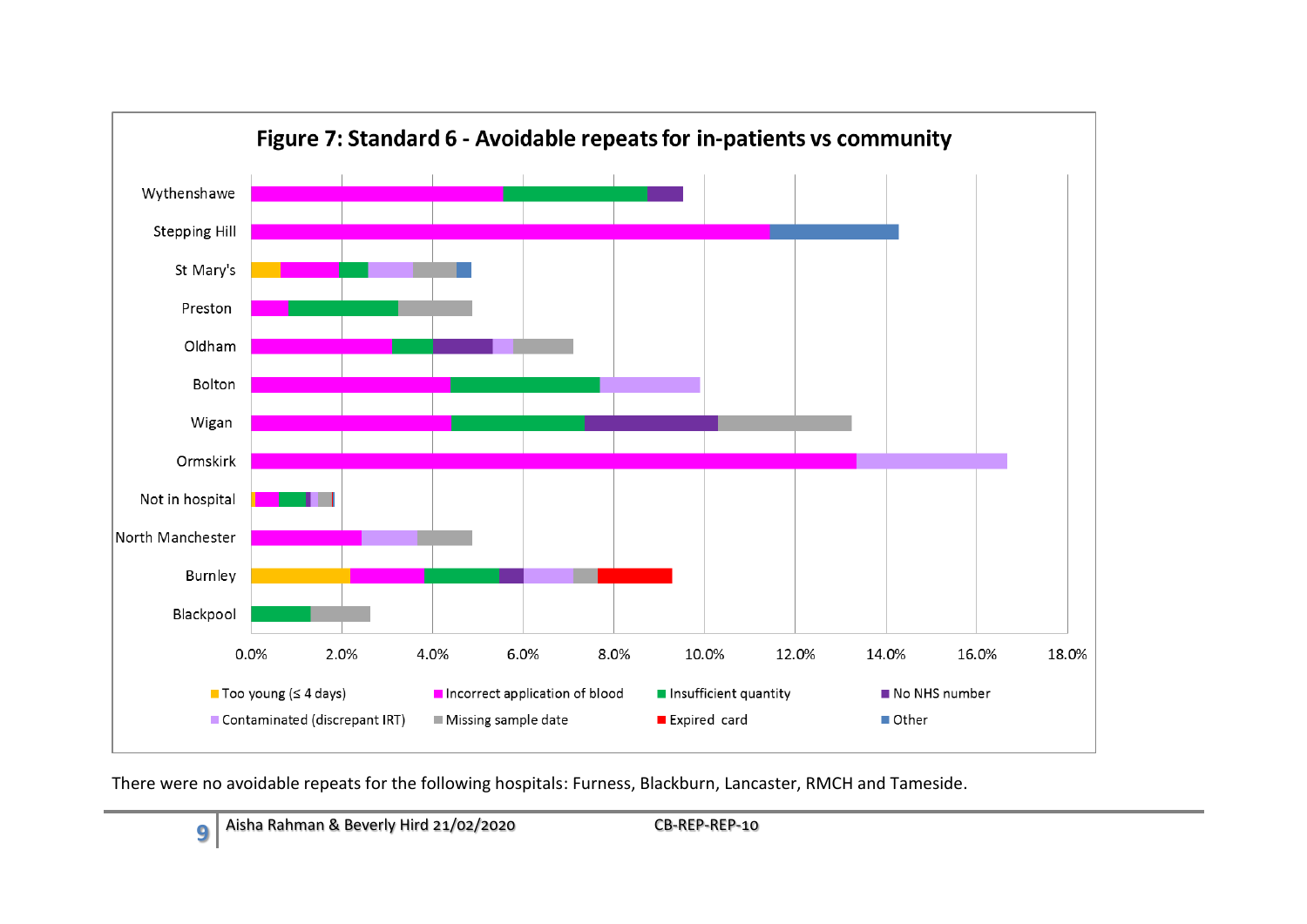| Q3 19-20 Table 1 - Summary of performance                     |                  |                  |                  |                  |  |  |  |  |  |  |  |
|---------------------------------------------------------------|------------------|------------------|------------------|------------------|--|--|--|--|--|--|--|
| <b>Trust</b>                                                  | STD <sub>3</sub> | STD <sub>4</sub> | STD <sub>5</sub> | STD <sub>6</sub> |  |  |  |  |  |  |  |
| <b>Blackpool Teaching Hospitals NHS FT</b>                    | 89.7%            | 93.9%            | 99.6%            | 1.5%             |  |  |  |  |  |  |  |
| <b>Bolton NHS FT</b>                                          | 80.5%            | 91.4%            | 99.2%            | 3.5%             |  |  |  |  |  |  |  |
| East Lancashire Hospitals NHS Trust                           | 95.7%            | 91.3%            | 99.3%            | 2.2%             |  |  |  |  |  |  |  |
| Lancashire Teaching Hospitals NHS FT                          | 96.8%            | 93.7%            | 98.6%            | 1.5%             |  |  |  |  |  |  |  |
| Manchester University NHS FT                                  | 93.5%            | 95.1%            | 99.2%            | 2.7%             |  |  |  |  |  |  |  |
| Pennine Acute Hospitals NHS Trust                             | 78.4%            | 88.8%            | 97.0%            | 2.2%             |  |  |  |  |  |  |  |
| Southport & Ormskirk Hospital NHS Trust                       | 71.9%            | 90.4%            | 69.8%            | 9.0%             |  |  |  |  |  |  |  |
| Stockport NHS FT                                              | 90.2%            | 93.8%            | 99.5%            | 3.5%             |  |  |  |  |  |  |  |
| Tameside And Glossop Integrated Care NHS FT                   | 82.2%            | 92.9%            | 99.6%            | 0.5%             |  |  |  |  |  |  |  |
| University Hospitals of Morecambe Bay NHS FT                  | 89.8%            | 95.3%            | 98.9%            | 1.7%             |  |  |  |  |  |  |  |
| Wrightington, Wigan and Leigh NHS FT                          | 23.5%            | 90.9%            | 98.9%            | 2.7%             |  |  |  |  |  |  |  |
|                                                               |                  |                  |                  |                  |  |  |  |  |  |  |  |
| Aisha Rahman & Beverly Hird 21/02/2020<br>CB-REP-REP-10<br>10 |                  |                  |                  |                  |  |  |  |  |  |  |  |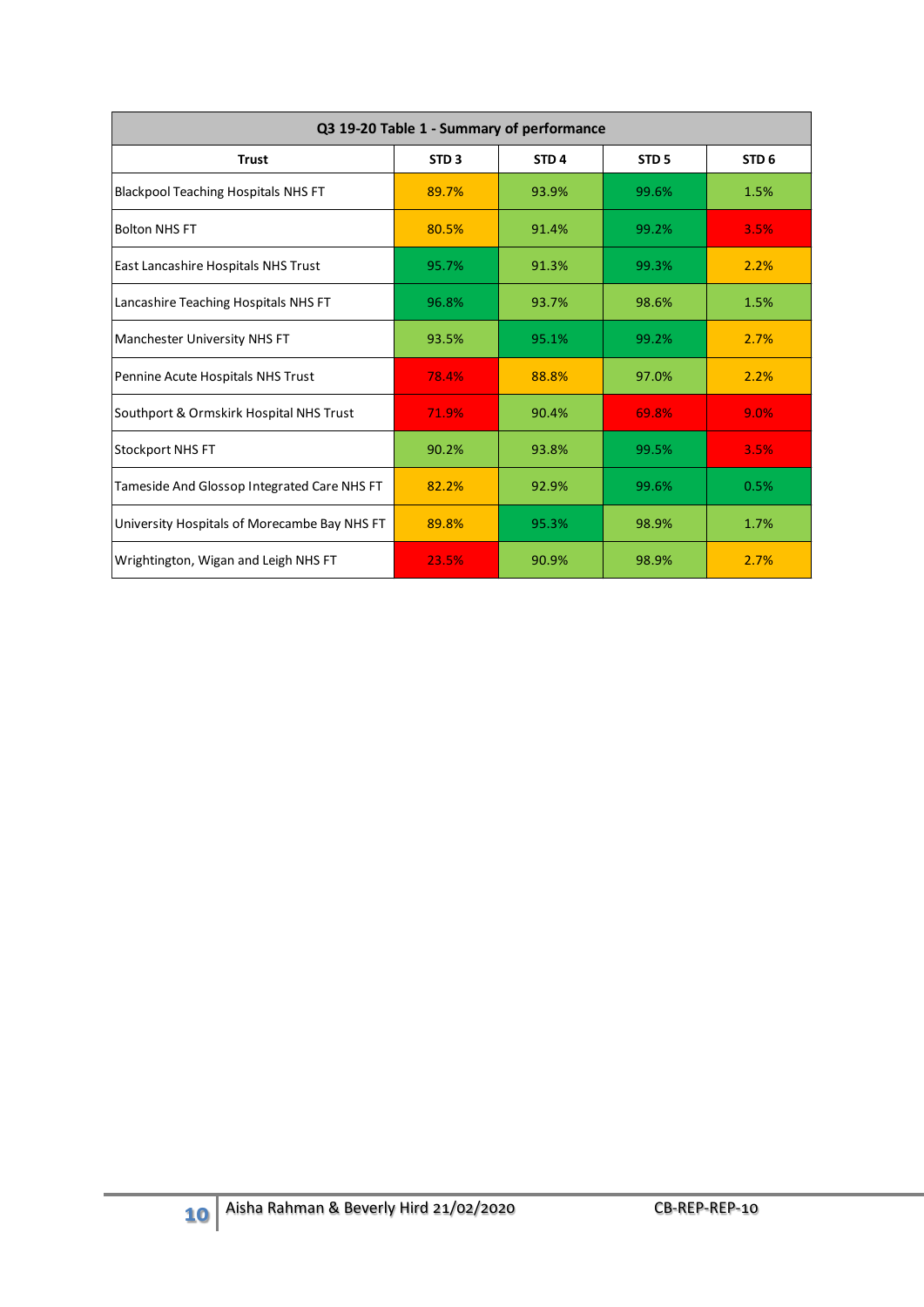## **Standard 7a - The proportion of second blood spots for raised IRT taken on day 21 to day 24**

**Acceptable:** ≥ 95% of second blood spot samples taken on day 21 to day 24 **Achievable:** ≥ 70% of second blood spot samples taken on day 21

The acceptable threshold was not met for Standard 7a. During quarter 2 there were 13 repeats for raised IRT (CF inconclusive). Of these, 54% (7) were collected on day 21 and 85% (11) on day 21-24. CF inconclusive repeats are performed by Screening Link Health Visitors. The data is presented in figure 7 and by local Child Health Records Department, in table 2.



| Q3 Table 2 - Standard 7a               |    |                                                    |    |              |                    |                |                |        |           |  |  |  |
|----------------------------------------|----|----------------------------------------------------|----|--------------|--------------------|----------------|----------------|--------|-----------|--|--|--|
| <b>Child Health Records Department</b> |    | Age at Collection of CF Inconclusive Repeat (days) |    |              | <b>Grand Total</b> | %<br>collected | %<br>collected |        |           |  |  |  |
|                                        | 21 | 22                                                 | 23 | 24           | 28                 | 35             |                | day 21 | day 21-24 |  |  |  |
| Ashton, Wigan & Leigh                  |    |                                                    |    |              | $\mathbf{1}$       |                | 1              | 0%     | 0%        |  |  |  |
| <b>Barrow</b>                          | 1  |                                                    |    |              |                    |                | 1              | 100%   | 100%      |  |  |  |
| <b>Blackburn</b>                       | 1  |                                                    | 1  |              |                    |                | $\overline{2}$ | 50%    | 100%      |  |  |  |
| Central Lancashire/Chorley             | 1  |                                                    |    |              |                    |                |                | 100%   | 100%      |  |  |  |
| Manchester                             | 1  |                                                    |    | 1            |                    | 1              | 3              | 33%    | 67%       |  |  |  |
| Oldham                                 |    |                                                    | 1  |              |                    |                |                | 0%     | 100%      |  |  |  |
| Rochdale                               | 2  |                                                    |    |              |                    |                | $\mathfrak{p}$ | 100%   | 100%      |  |  |  |
| Salford                                | 1  |                                                    |    |              |                    |                |                | 100%   | 100%      |  |  |  |
| Stockport                              |    | 1                                                  |    |              |                    |                |                | 0%     | 100%      |  |  |  |
| <b>Grand Total</b>                     | 7  | 1                                                  | 2  | $\mathbf{1}$ | 1                  | 1              | 13             | 54%    | 85%       |  |  |  |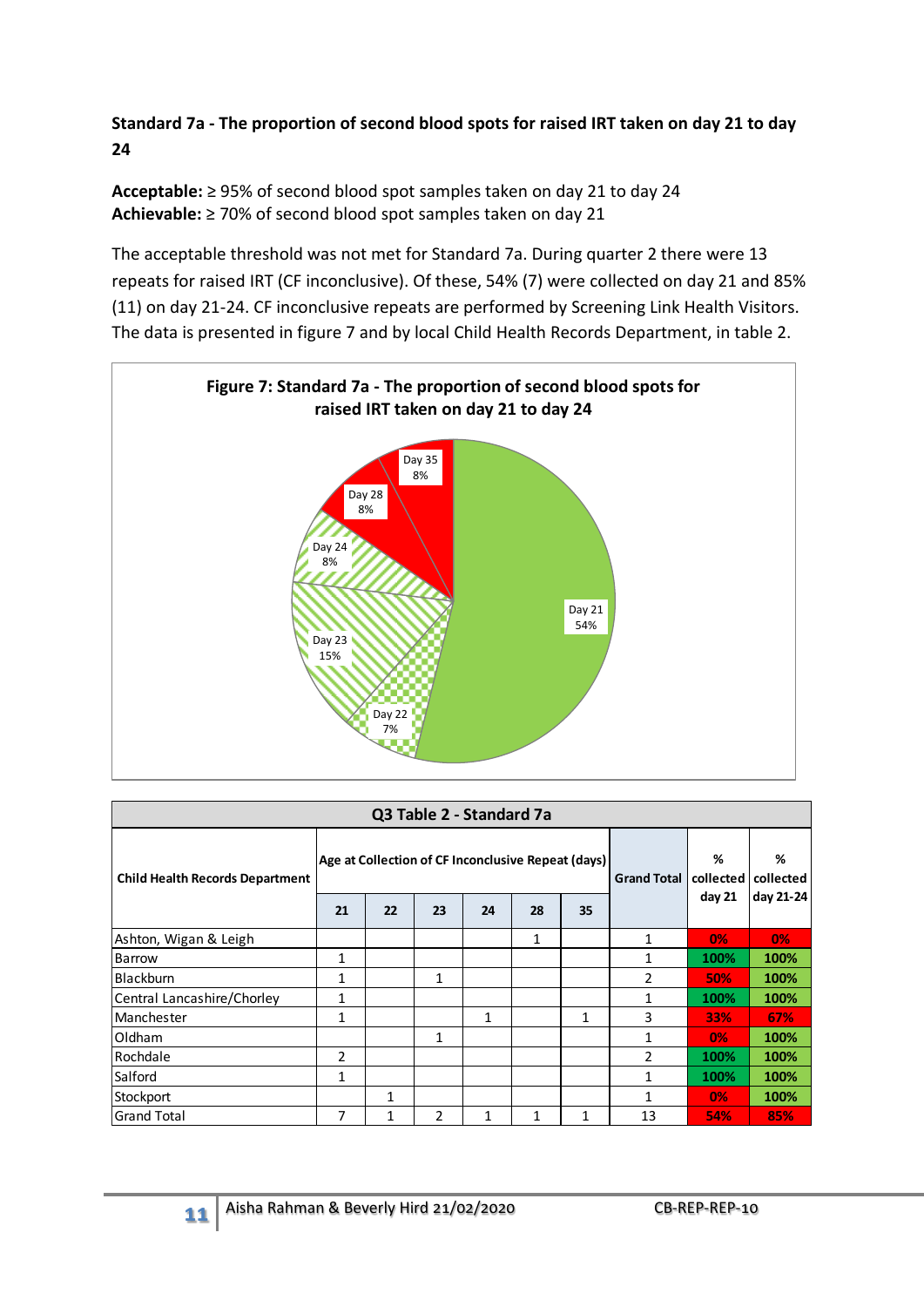### **Standard 7b - The proportion of second blood spot samples for borderline TSH taken between 7 and 10 calendar days after the initial borderline sample**

**Acceptable:** ≥ 95.0% of second blood spot samples taken as defined **Achievable:** ≥ 99.0% of second blood spot samples taken as defined

Standard 7b was not met. Figure 8 displays the proportion collected 7-10 days after the initial sample and table 3 displays the information by Trust.



|                                              | Q3 Table 3: Standard 7b                                                |   |                |                |                |              |                |    |              |    |              |                |                                   |  |
|----------------------------------------------|------------------------------------------------------------------------|---|----------------|----------------|----------------|--------------|----------------|----|--------------|----|--------------|----------------|-----------------------------------|--|
| <b>Trust</b>                                 | Number of days between original sample and collection of repeat sample |   |                |                |                |              |                |    |              |    |              | Grand<br>Total | % collected<br>7-10 days<br>after |  |
|                                              | 7                                                                      | 8 | 9              | 10             | 11             | 12           | 13             | 14 | 15           | 16 | 17           |                | original<br>sample                |  |
| <b>Blackpool Teaching Hospitals NHS FT</b>   |                                                                        |   |                |                |                |              |                | 1  |              |    |              | $\mathbf{1}$   | 0%                                |  |
| <b>Bolton NHS FT</b>                         | 1                                                                      |   | 1              |                |                |              |                |    | 1            |    |              | 3              | 67%                               |  |
| East Lancashire Hospitals NHS Trust          |                                                                        |   | 2              |                | 1              |              |                | 1  |              |    |              | 4              | 50%                               |  |
| Lancashire Teaching Hospitals NHS FT         | 1                                                                      |   |                |                |                |              | $\mathbf{1}$   |    |              |    |              | $\overline{2}$ | 50%                               |  |
| Manchester University NHS FT - SMH & RMCH    | $\mathbf{1}$                                                           | 1 |                |                |                |              | $\mathbf{1}$   |    |              |    |              | 3              | 67%                               |  |
| Manchester University NHS FT - Wythenshawe   |                                                                        |   | $\overline{2}$ |                |                | $\mathbf{1}$ |                |    |              |    |              | 4              | 50%                               |  |
| <b>Not Stated</b>                            |                                                                        | 1 |                |                |                |              |                |    |              |    |              |                | 100%                              |  |
| Pennine Acute Hospitals NHS Trust            | $\overline{2}$                                                         | 3 |                | 1              |                | 1            |                |    | 1            |    |              | 8              | 75%                               |  |
| Southport & Ormskirk Hospital NHS Trust      |                                                                        |   |                | 1              |                |              |                |    |              |    |              | $\mathbf{1}$   | 100%                              |  |
| Tameside And Glossop Integrated Care NHS FT  |                                                                        |   | $\mathbf{1}$   |                | 1              |              | 1              | 1  | $\mathbf{1}$ |    |              | 5              | 20%                               |  |
| University Hospitals of Morecambe Bay NHS FT |                                                                        |   |                |                |                | 1            | $\overline{2}$ |    |              |    | 1            | 4              | 0%                                |  |
| <b>Grand Total</b>                           | 5                                                                      | 5 | 6              | $\overline{2}$ | $\overline{2}$ | 3            | 5              | 3  | 3            |    | $\mathbf{1}$ | 36             | 50%                               |  |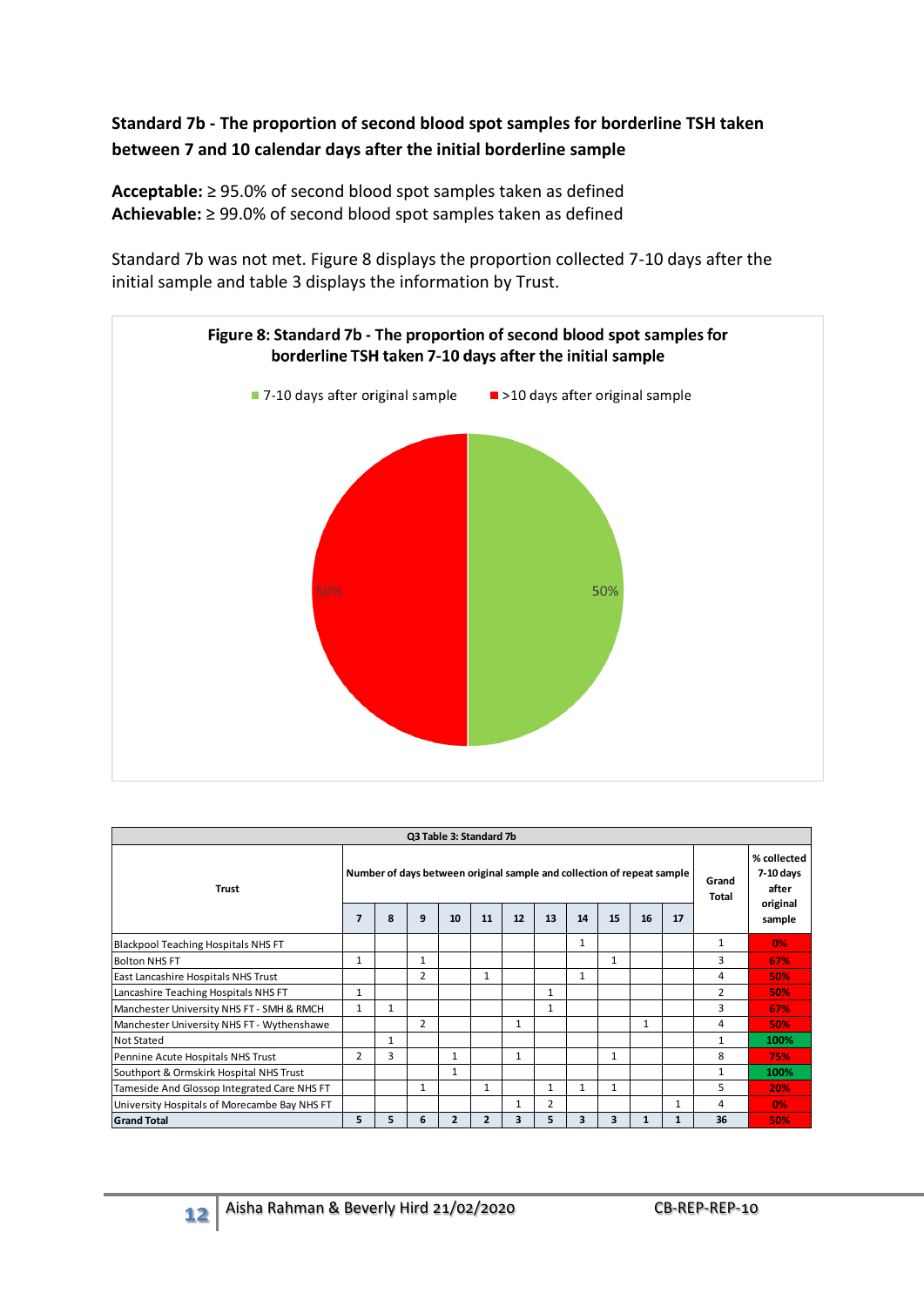## **Standard 7c - The proportion of CHT pre-term repeats collected on day 28 or at discharge**

**Acceptable:** ≥ 95.0% of second blood spot samples taken as defined **Achievable:** ≥ 99.0% of second blood spot samples taken as defined

Standard 7c was not met. During quarter 3, 118 CHT pre-term repeats (second samples only, avoidable repeats excluded) were received. Performance by trust is displayed in figure 9. 75% were collected on day 28 or at discharge. 3% were collected too early and required a further repeat. 21% were collected after day 28.

Of note, 8 out of 20 babies with samples collected after day 28 had transfusions on days 25- 28, which would account for the delayed sampling.



#### **Standard 9 - Timely processing of CHT and IMD (excluding HCU) screen positive samples**

**Acceptable:** 100% of babies with a positive screening result (excluding HCU) have a clinical referral initiated within 3 working days of sample receipt

12 samples screened positive for CHT during quarter 3. 100% of babies were referred within 3 working days.

There were 4 IMD positives (excluding HCU) and all were referred within 3 working days.

**Standard 11 - Timely entry into clinical care**

Data for standard 11 is displayed in table 4.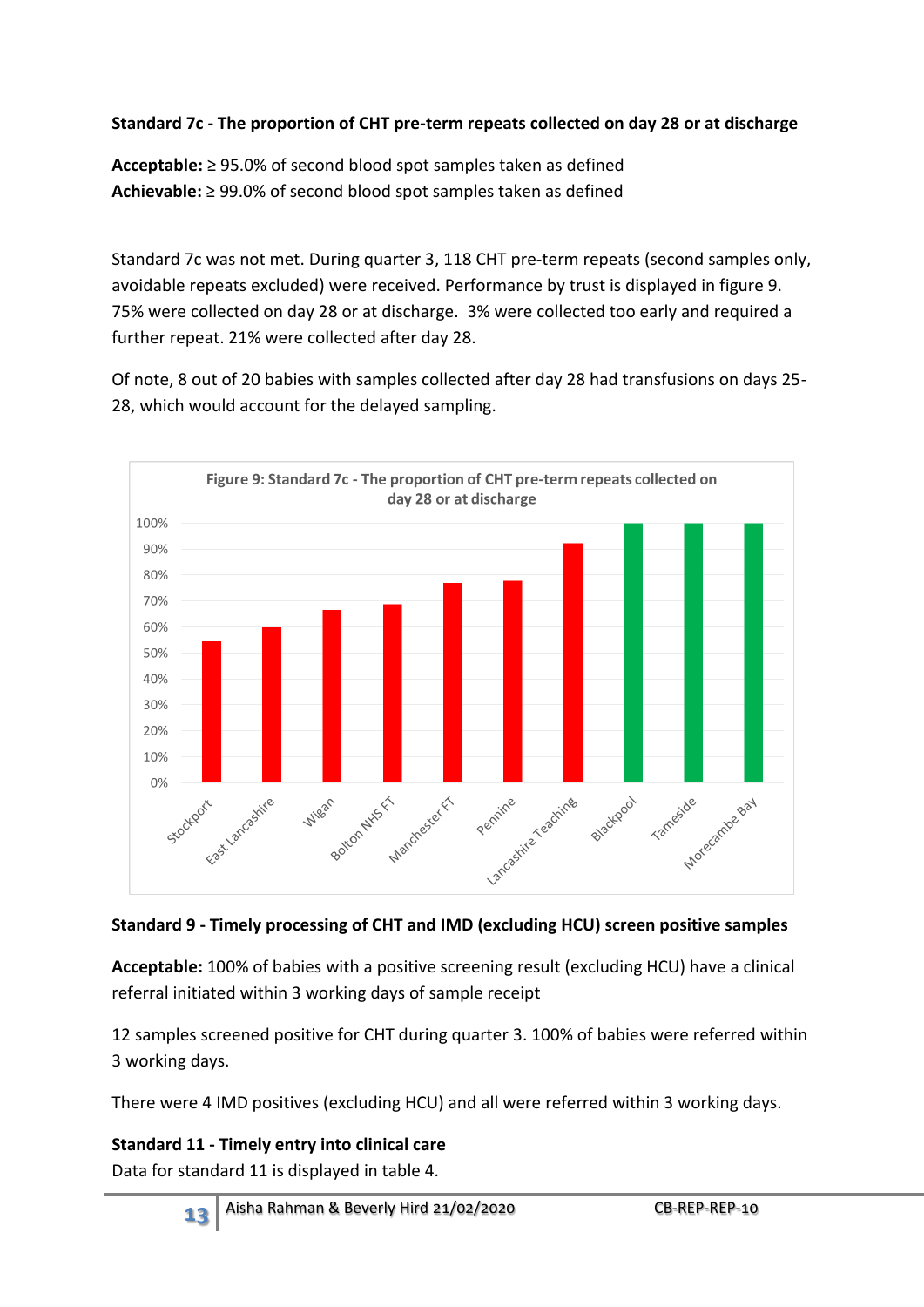|                                                       |                                                           |                                                           | Number of                                                                        |                                 | Percentage                                                                |                                                                                                                                                                                        |
|-------------------------------------------------------|-----------------------------------------------------------|-----------------------------------------------------------|----------------------------------------------------------------------------------|---------------------------------|---------------------------------------------------------------------------|----------------------------------------------------------------------------------------------------------------------------------------------------------------------------------------|
| Condition                                             | <b>Criteria</b>                                           | <b>Thresholds</b>                                         | babies seen by<br>specialist<br>services by<br>condition<br>specific<br>standard | Number of<br>babies<br>referred | seen by<br>specialist<br>services by<br>condition<br>specific<br>standard | <b>Comments</b>                                                                                                                                                                        |
| IMDs (excluding HCU)                                  | Attend first clinical<br>appointment by 14 days of<br>age | Acceptable: 100%                                          | 4                                                                                | 4                               | 100%                                                                      |                                                                                                                                                                                        |
| <b>CHT</b> (suspected on first<br>sample)             | Attend first clinical<br>appointment by 14 days of<br>age | Acceptable: 100%                                          | 6                                                                                | 6                               | 100%                                                                      |                                                                                                                                                                                        |
| CHT (suspected on repeat<br>following borderline TSH) | Attend first clinical<br>appointment by 21 days of<br>age | Acceptable: 100%                                          | 6                                                                                | 6                               | 100%                                                                      |                                                                                                                                                                                        |
| CF (2 CFTR mutations<br>detected)                     | Attend first clinical<br>appointment by 28 days of<br>age | Acceptable: ≥95.0%<br>Achievable: 100%                    | 6                                                                                | 6                               | 100%                                                                      |                                                                                                                                                                                        |
| <b>HCU</b>                                            | Attend first clinical<br>appointment by 28 days of<br>age | Acceptable: ≥95.0%<br>Achievable: 100%                    | $\mathbf 0$                                                                      | $\mathbf 0$                     | N/A                                                                       |                                                                                                                                                                                        |
| CF (1 or no CFTR mutation<br>detected)                | Attend first clinical<br>appointment by 35 days of<br>age | Attend first clinical<br>appointment by 35<br>days of age | $\overline{2}$                                                                   | 4                               | 50%                                                                       | The two babies not seen by 35 days are/ were in-<br>patients. One baby has only one small cystic<br>kidney (normal sweat test at 41 days) and the<br>other baby is extremely pre-term. |
| <b>SCD</b>                                            | Attend first clinical<br>appointment by 90 days of<br>age | Attend first clinical<br>appointment by 90<br>days of age | 4                                                                                | 3                               | 75%                                                                       | One baby not seen by 90 days is extremely<br>preterm.                                                                                                                                  |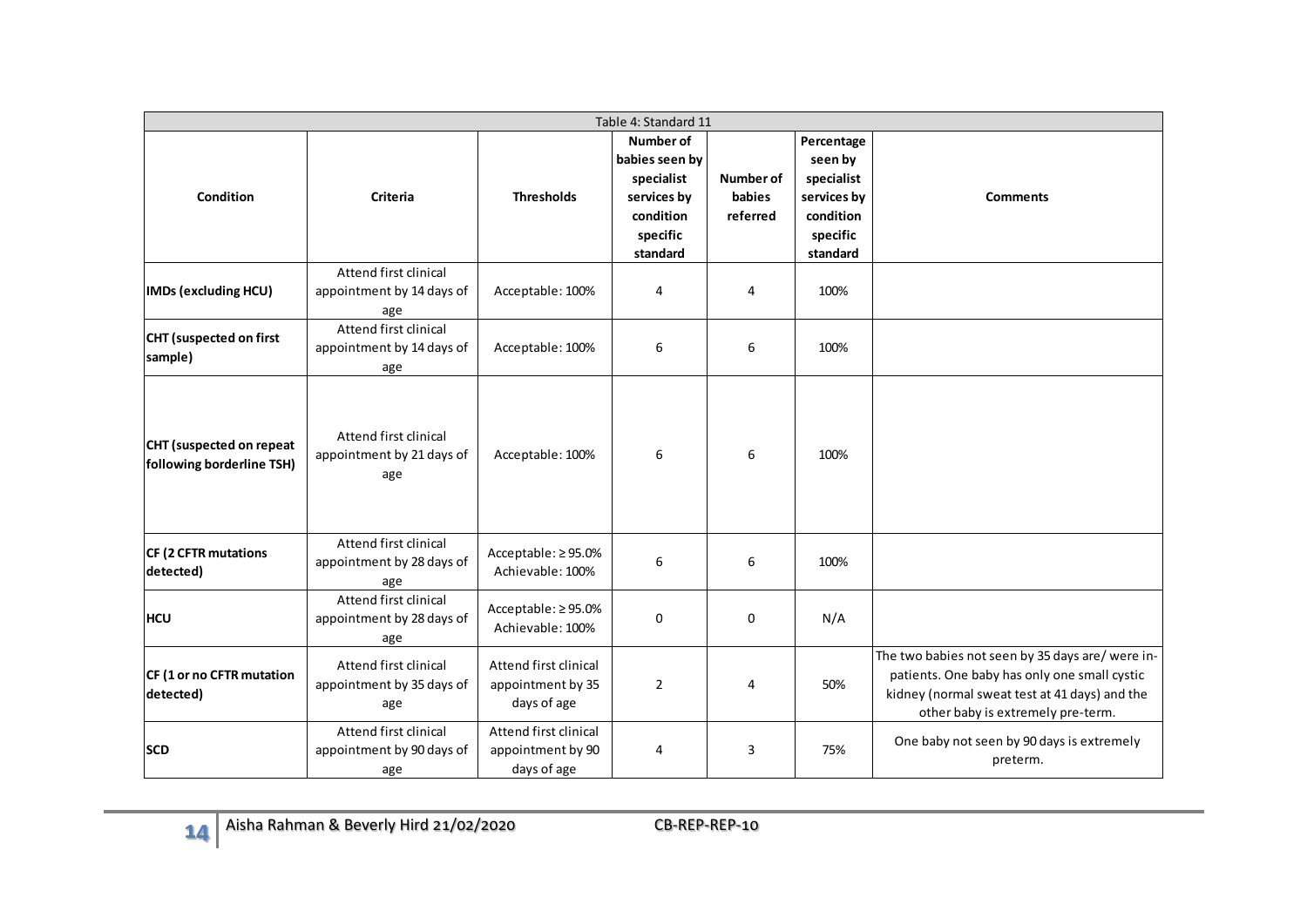#### **Incidents**

Figure 10 displays blood spot screening incidents identified by the lab or notified to the lab. A summary table of incidents is included in the appendix.

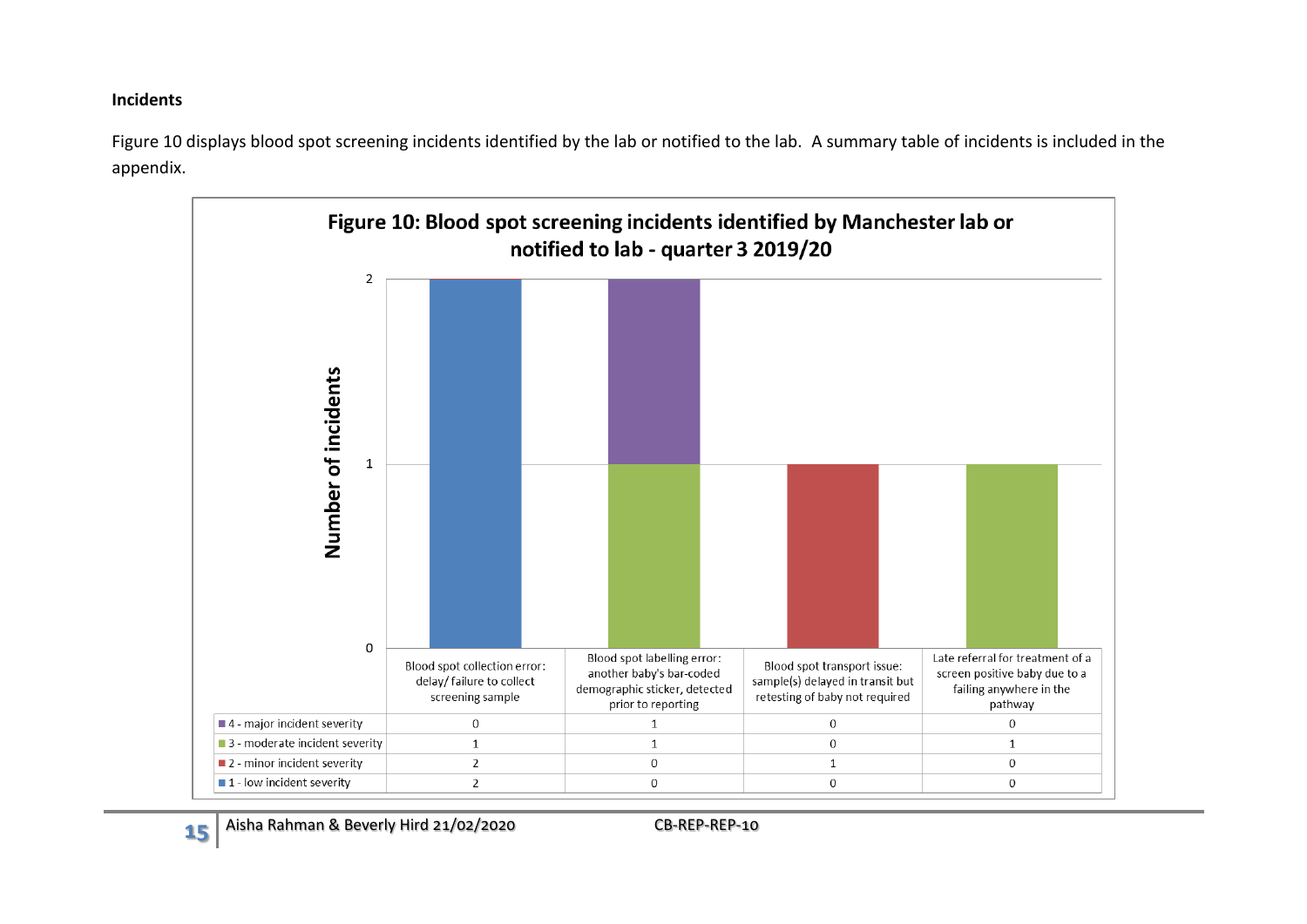## **Appendix**

| <b>Quarter 3 2019-20: Standard 3</b>         |                                                     |                                                                     |                                                                                           |                                                                       |                                                                                        |  |  |  |  |  |  |
|----------------------------------------------|-----------------------------------------------------|---------------------------------------------------------------------|-------------------------------------------------------------------------------------------|-----------------------------------------------------------------------|----------------------------------------------------------------------------------------|--|--|--|--|--|--|
| <b>Trust</b>                                 | <b>Number of all samples</b><br>(including repeats) | Number of blood spot<br>cards including baby's<br><b>NHS number</b> | Number of blood spot<br>cards including ISB<br>label barcoded baby's<br><b>NHS number</b> | Percentage of all blood<br>spot cards including<br>babies' NHS number | Percentage of all blood<br>spot cards including ISB<br>bar-coded babies' NHS<br>number |  |  |  |  |  |  |
| <b>Blackpool Teaching Hospitals NHS FT</b>   | 745                                                 | 745                                                                 | 668                                                                                       | 100.00%                                                               | 89.66%                                                                                 |  |  |  |  |  |  |
| <b>Bolton NHS FT</b>                         | 1724                                                | 1722                                                                | 1388                                                                                      | 99.88%                                                                | 80.51%                                                                                 |  |  |  |  |  |  |
| East Lancashire Hospitals NHS Trust          | 1680                                                | 1677                                                                | 1607                                                                                      | 99.82%                                                                | 95.65%                                                                                 |  |  |  |  |  |  |
| Health Visitor                               | 120                                                 | 117                                                                 | 5                                                                                         | 97.50%                                                                | 4.17%                                                                                  |  |  |  |  |  |  |
| Lancashire Teaching Hospitals NHS FT         | 1048                                                | 1047                                                                | 1014                                                                                      | 99.90%                                                                | 96.76%                                                                                 |  |  |  |  |  |  |
| Manchester University NHS FT                 | 2551                                                | 2548                                                                | 2384                                                                                      | 99.88%                                                                | 93.45%                                                                                 |  |  |  |  |  |  |
| <b>Not Stated</b>                            | 118                                                 | 116                                                                 | 78                                                                                        | 98.31%                                                                | 66.10%                                                                                 |  |  |  |  |  |  |
| Pennine Acute Hospitals NHS Trust            | 2759                                                | 2749                                                                | 2163                                                                                      | 99.64%                                                                | 78.40%                                                                                 |  |  |  |  |  |  |
| Southport & Ormskirk Hospital NHS Trust      | 231                                                 | 231                                                                 | 166                                                                                       | 100.00%                                                               | 71.86%                                                                                 |  |  |  |  |  |  |
| <b>Stockport NHS FT</b>                      | 829                                                 | 829                                                                 | 748                                                                                       | 100.00%                                                               | 90.23%                                                                                 |  |  |  |  |  |  |
| Tameside And Glossop Integrated Care NHS FT  | 760                                                 | 759                                                                 | 625                                                                                       | 99.87%                                                                | 82.24%                                                                                 |  |  |  |  |  |  |
| University Hospitals of Morecambe Bay NHS FT | 736                                                 | 736                                                                 | 661                                                                                       | 100.00%                                                               | 89.81%                                                                                 |  |  |  |  |  |  |
| Wrightington, Wigan and Leigh NHS FT         | 848                                                 | 845                                                                 | 199                                                                                       | 99.65%                                                                | 23.47%                                                                                 |  |  |  |  |  |  |
| <b>Grand Total</b>                           | 14149                                               | 14121                                                               | 11706                                                                                     | 99.80%                                                                | 82.73%                                                                                 |  |  |  |  |  |  |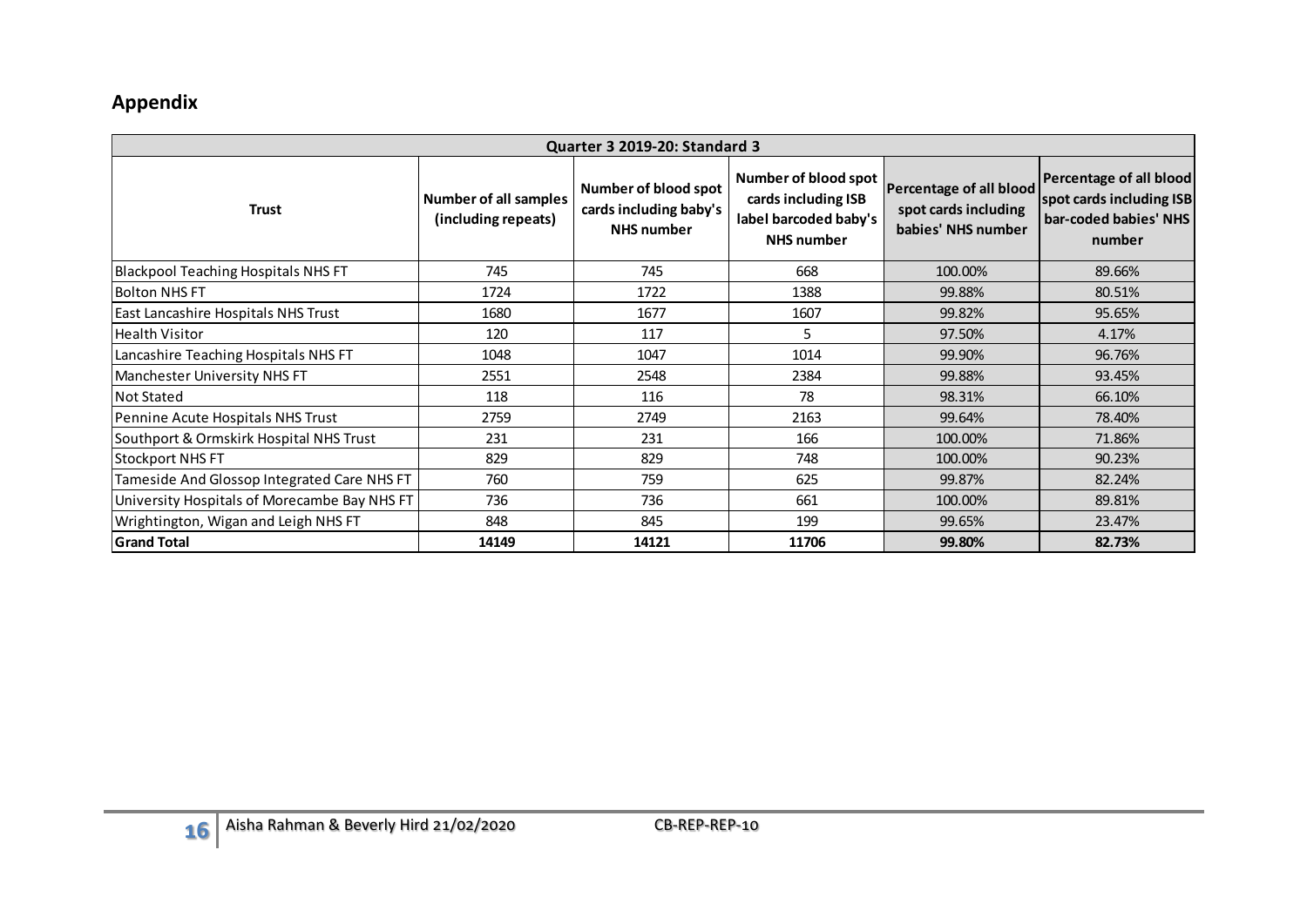|                                              |                                                               |                |              | <b>Quarter 3 2019-20: Standard 4</b> |                |                |              |        |        |                |       |            |
|----------------------------------------------|---------------------------------------------------------------|----------------|--------------|--------------------------------------|----------------|----------------|--------------|--------|--------|----------------|-------|------------|
| <b>Trust</b>                                 | <b>Number of first</b><br>samples taken on<br>or before day 4 | 5              | 6            | $\overline{7}$                       | 8              | $9+$           | 4 or earlier | 5      | 6      | $\overline{7}$ | 8     | 9 or later |
| Blackpool Teaching Hospitals NHS FT          | $\overline{2}$                                                | 682            | 33           | 6                                    | 0              | 3              | 0.28%        | 93.94% | 4.55%  | 0.83%          | 0.00% | 0.41%      |
| <b>Bolton NHS FT</b>                         | $\mathbf{1}$                                                  | 1408           | 98           | 13                                   | 9              | 11             | 0.06%        | 91.43% | 6.36%  | 0.84%          | 0.58% | 0.71%      |
| East Lancashire Hospitals NHS Trust          | 4                                                             | 1413           | 104          | 17                                   | $\mathbf 0$    | 9              | 0.26%        | 91.34% | 6.72%  | 1.10%          | 0.00% | 0.58%      |
| <b>Health Visitor</b>                        | $\mathbf 0$                                                   | $\overline{2}$ | $\mathbf{1}$ | $\mathbf 0$                          | $\mathbf 0$    | 102            | 0.00%        | 1.90%  | 0.95%  | 0.00%          | 0.00% | 97.14%     |
| Lancashire Teaching Hospitals NHS FT         | $\mathbf{1}$                                                  | 942            | 50           | $\sqrt{6}$                           | $\overline{3}$ | $\overline{3}$ | 0.10%        | 93.73% | 4.98%  | 0.60%          | 0.30% | 0.30%      |
| Manchester University NHS FT                 | $\overline{3}$                                                | 2206           | 84           | $\overline{7}$                       | 8              | 12             | 0.13%        | 95.09% | 3.62%  | 0.30%          | 0.34% | 0.52%      |
| <b>Not Stated</b>                            | $\mathbf 0$                                                   | 76             | 11           | $\mathbf 0$                          | $\mathbf 0$    | $\mathbf{1}$   | 0.00%        | 86.36% | 12.50% | 0.00%          | 0.00% | 1.14%      |
| Pennine Acute Hospitals NHS Trust            | $\overline{2}$                                                | 2324           | 209          | 47                                   | 16             | 19             | 0.08%        | 88.80% | 7.99%  | 1.80%          | 0.61% | 0.73%      |
| Southport & Ormskirk Hospital NHS Trust      | $\mathbf 0$                                                   | 189            | 12           | 6                                    | $\mathbf{0}$   | $\overline{2}$ | 0.00%        | 90.43% | 5.74%  | 2.87%          | 0.00% | 0.96%      |
| <b>Stockport NHS FT</b>                      | $\mathbf 0$                                                   | 745            | 39           | 6                                    | $\overline{3}$ | $\mathbf{1}$   | 0.00%        | 93.83% | 4.91%  | 0.76%          | 0.38% | 0.13%      |
| Tameside And Glossop Integrated Care NHS FT  | $\mathbf{1}$                                                  | 683            | 33           | 9                                    | $\mathbf 1$    | $\,8\,$        | 0.14%        | 92.93% | 4.49%  | 1.22%          | 0.14% | 1.09%      |
| University Hospitals of Morecambe Bay NHS FT | $\mathbf{1}$                                                  | 674            | 20           | $\overline{4}$                       | $\mathbf 0$    | 8              | 0.14%        | 95.33% | 2.83%  | 0.57%          | 0.00% | 1.13%      |
| Wrightington, Wigan and Leigh NHS FT         | $\mathbf{1}$                                                  | 737            | 62           | 8                                    | $\mathbf{1}$   | $\overline{2}$ | 0.12%        | 90.88% | 7.64%  | 0.99%          | 0.12% | 0.25%      |
| <b>Grand Total</b>                           | 16                                                            | 12081          | 756          | 129                                  | 41             | 181            | 0.12%        | 91.50% | 5.73%  | 0.98%          | 0.31% | 1.37%      |
| Excludes samples with missing dates          |                                                               |                |              |                                      |                |                |              |        |        |                |       |            |
|                                              |                                                               |                |              |                                      |                |                |              |        |        |                |       |            |
| Aisha Rahman & Beverly Hird 21/02/2020<br>17 |                                                               |                |              |                                      | CB-REP-REP-10  |                |              |        |        |                |       |            |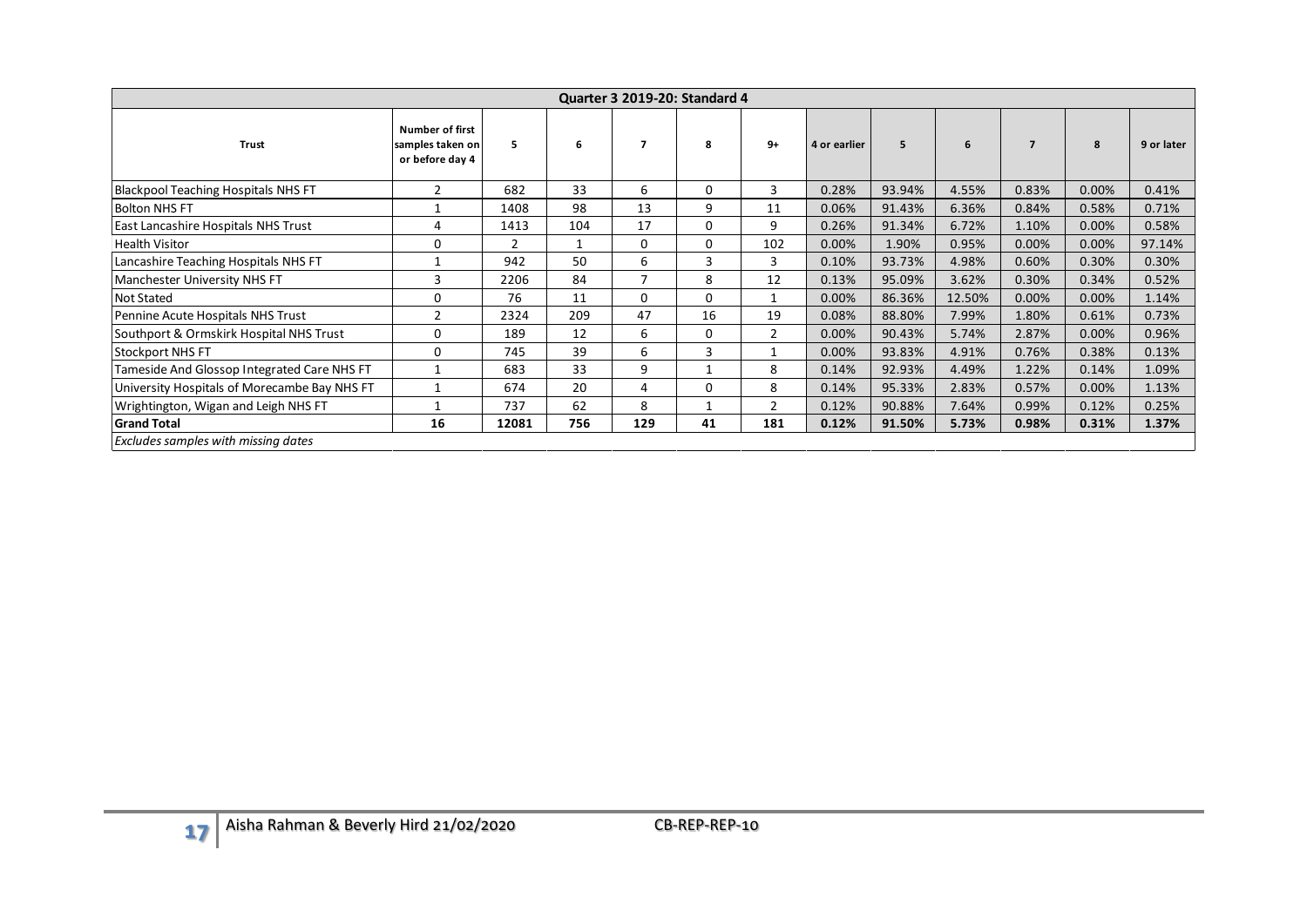| <b>Quarter 3 2019-20: Standard 5</b>         |                                                                                                |                                            |                                                                                                                |  |  |  |  |  |  |  |
|----------------------------------------------|------------------------------------------------------------------------------------------------|--------------------------------------------|----------------------------------------------------------------------------------------------------------------|--|--|--|--|--|--|--|
| <b>Maternity Unit</b>                        | <b>Number of samples</b><br>received in 3 or<br>fewer working days<br>of sample being<br>taken | <b>Total number of</b><br>samples received | Percentage of<br>samples received by<br>laboratories in 3 or<br>fewer working days<br>of sample being<br>taken |  |  |  |  |  |  |  |
| <b>Blackpool Teaching Hospitals NHS FT</b>   | 740                                                                                            | 741                                        | 99.9%                                                                                                          |  |  |  |  |  |  |  |
| <b>Bolton NHS FT</b>                         | 1607                                                                                           | 1630                                       | 98.6%                                                                                                          |  |  |  |  |  |  |  |
| East Lancashire Hospitals NHS Trust          | 1599                                                                                           | 1608                                       | 99.4%                                                                                                          |  |  |  |  |  |  |  |
| <b>Health Visitor</b>                        | 101                                                                                            | 113                                        | 89.4%                                                                                                          |  |  |  |  |  |  |  |
| Lancashire Teaching Hospitals NHS FT         | 1031                                                                                           | 1037                                       | 99.4%                                                                                                          |  |  |  |  |  |  |  |
| Manchester University NHS FT                 | 2424                                                                                           | 2435                                       | 99.5%                                                                                                          |  |  |  |  |  |  |  |
| <b>Not Stated</b>                            | 91                                                                                             | 93                                         | 97.8%                                                                                                          |  |  |  |  |  |  |  |
| Pennine Acute Hospitals NHS Trust            | 2683                                                                                           | 2729                                       | 98.3%                                                                                                          |  |  |  |  |  |  |  |
| Southport & Ormskirk Hospital NHS Trust      | 191                                                                                            | 228                                        | 83.8%                                                                                                          |  |  |  |  |  |  |  |
| <b>Stockport NHS FT</b>                      | 826                                                                                            | 829                                        | 99.6%                                                                                                          |  |  |  |  |  |  |  |
| Tameside And Glossop Integrated Care NHS FT  | 752                                                                                            | 755                                        | 99.6%                                                                                                          |  |  |  |  |  |  |  |
| University Hospitals of Morecambe Bay NHS FT | 714                                                                                            | 733                                        | 97.4%                                                                                                          |  |  |  |  |  |  |  |
| Wrightington, Wigan and Leigh NHS FT         | 820                                                                                            | 840                                        | 97.6%                                                                                                          |  |  |  |  |  |  |  |
| <b>Grand Total</b>                           | 13579                                                                                          | 13771                                      | 98.6%                                                                                                          |  |  |  |  |  |  |  |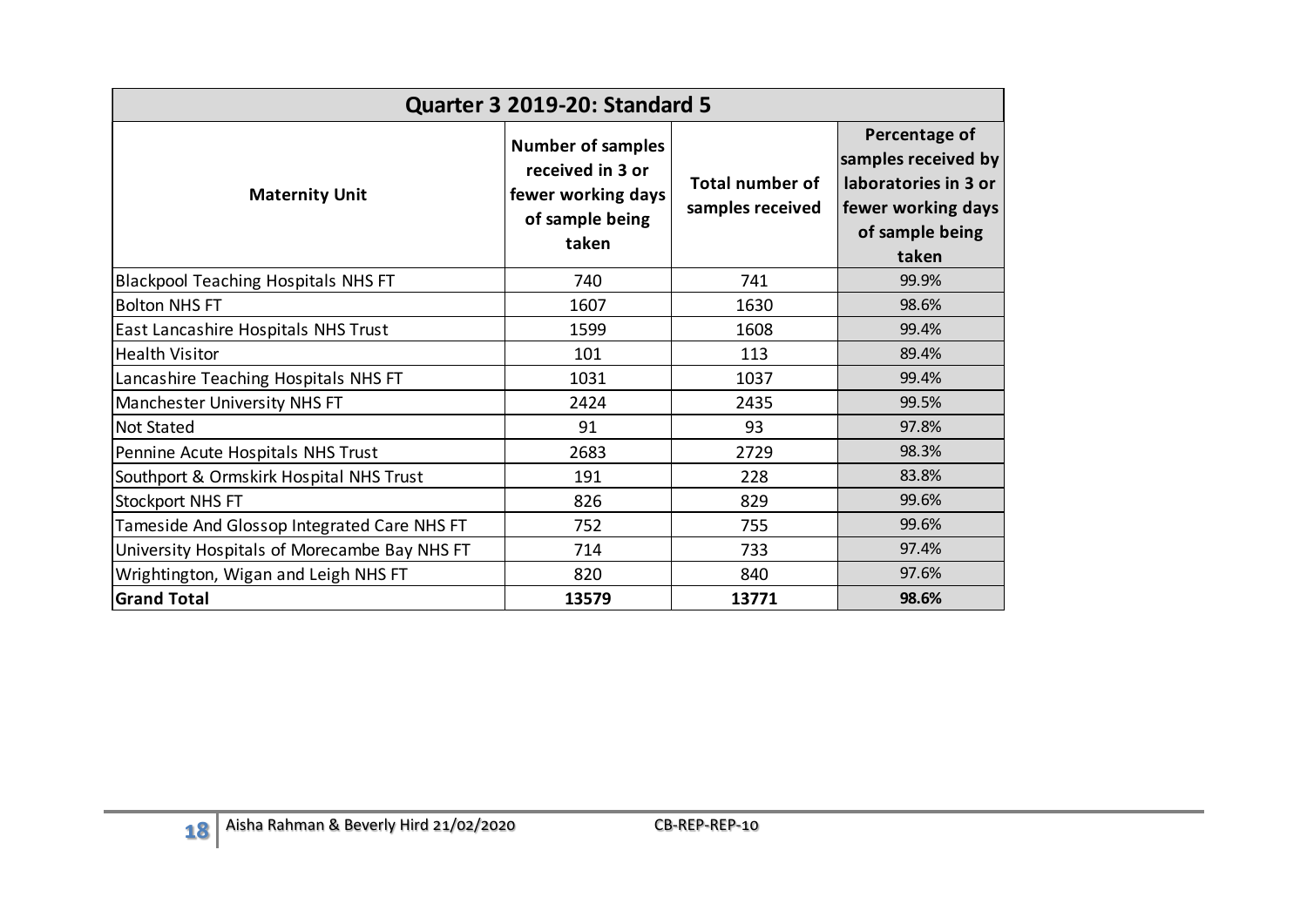|                                                                            |                                                                   |                                |                                                            |                   |                                                                    | Quarter 3 2019-20: Standard 6 by Trust           |                             |                                                          |                                                                |                            |                                                                           |                                                                     |                                             |                    |
|----------------------------------------------------------------------------|-------------------------------------------------------------------|--------------------------------|------------------------------------------------------------|-------------------|--------------------------------------------------------------------|--------------------------------------------------|-----------------------------|----------------------------------------------------------|----------------------------------------------------------------|----------------------------|---------------------------------------------------------------------------|---------------------------------------------------------------------|---------------------------------------------|--------------------|
| Status code and description of avoidable<br>repeat                         | Blackpool<br><b>Teaching</b><br><b>Hospitals NHS</b><br><b>FT</b> | <b>Bolton NHS</b><br><b>FT</b> | East<br>Lancashire<br><b>Hospitals</b><br><b>NHS Trust</b> | Health<br>Visitor | Lancashire<br><b>Teaching</b><br><b>Hospitals</b><br><b>NHS FT</b> | <b>Manchester</b><br>University<br><b>NHS FT</b> | <b>Not</b><br><b>Stated</b> | Pennine<br>Acute<br><b>Hospitals</b><br><b>NHS Trust</b> | Southport &<br><b>Ormskirk</b><br><b>Hospital NHS</b><br>Trust | Stockport<br><b>NHS FT</b> | <b>Tameside And</b><br>Glossop<br><b>Integrated Care</b><br><b>NHS FT</b> | University<br><b>Hospitals of</b><br>Morecambe<br><b>Bay NHS FT</b> | Wrightington<br>, Wigan and<br>Leigh NHS FT | <b>Grand Total</b> |
| 0301: too young for reliable screening ( $\leq$<br>4 days)                 | $\overline{2}$                                                    | $\mathbf{1}$                   | $\overline{4}$                                             | $\mathbf 0$       | $\mathbf{1}$                                                       | $\overline{4}$                                   | $\mathbf 0$                 | $\overline{2}$                                           | $\mathbf 0$                                                    | $\pmb{0}$                  | $\mathbf{1}$                                                              | $\mathbf{1}$                                                        | $\mathbf 0$                                 | 16                 |
| 0302: too soon after transfusion (<72<br>hours)                            | $\mathbf 0$                                                       | $\overline{4}$                 | $\overline{4}$                                             | $\mathbf 0$       | $\overline{3}$                                                     | 10                                               | $\mathbf{1}$                | $\overline{4}$                                           | $\mathbf{1}$                                                   | $\pmb{0}$                  | $\mathbf 0$                                                               | $\mathbf 0$                                                         | $\overline{2}$                              | 29                 |
| 0303: insufficent sample                                                   | $\overline{2}$                                                    | 29                             | $\overline{7}$                                             | $\overline{4}$    | 6                                                                  | 20                                               | $\mathbf 0$                 | 6                                                        | $\mathbf{1}$                                                   | 5                          | $\mathbf 0$                                                               | 9                                                                   | $\overline{2}$                              | 91                 |
| 0304: unsuitable sample (blood quality):<br>incorrect blood application    | $\overline{2}$                                                    | 16                             | $\overline{4}$                                             | 0                 | 3                                                                  | 18                                               | $\overline{2}$              | 22                                                       | 10                                                             | 21                         | $\mathbf{1}$                                                              | $\pmb{0}$                                                           | 11                                          | 110                |
| 0305: unsuitable sample (blood quality):<br>compressed/damaged             | $\mathbf 0$                                                       | 0                              | $\mathbf{1}$                                               | $\mathbf 0$       | $\mathbf 0$                                                        | $\mathbf{1}$                                     | $\mathbf{1}$                | $\overline{2}$                                           | $\mathbf{1}$                                                   | $\overline{2}$             | $\mathbf 0$                                                               | $\pmb{0}$                                                           | $\mathsf{O}\phantom{0}$                     | 8                  |
| 0306: Unsuitable sample: day 0 and day<br>5 on same card                   | 0                                                                 | 0                              | $\mathbf 0$                                                | 0                 | $\mathbf 0$                                                        | $\mathsf 0$                                      | $\mathsf 0$                 | 0                                                        | 0                                                              | $\pmb{0}$                  | $\mathbf 0$                                                               | $\pmb{0}$                                                           | $\mathsf{O}\phantom{0}$                     | $\mathbf 0$        |
| 0307: unsuitable sample for CF: possible<br>faecal contamination           | $\mathbf{1}$                                                      | 5                              | $\overline{3}$                                             | $\mathbf 0$       | $\mathsf 0$                                                        | 12                                               | $\mathbf 0$                 | 6                                                        | 4                                                              | $\mathsf 0$                | $\mathsf 0$                                                               | $\pmb{0}$                                                           | $\mathbf 0$                                 | 31                 |
| 0308: unsuitable sample: NHS number<br>missing/not accurately recorded     | $\Omega$                                                          | $\overline{2}$                 | $\mathbf{1}$                                               | 1                 | $\mathbf{1}$                                                       | $\mathbf{1}$                                     | $\mathbf 0$                 | 9                                                        | $\mathbf 0$                                                    | $\mathbf 0$                | $\mathbf{1}$                                                              | $\mathbf 0$                                                         | $\overline{3}$                              | 19                 |
| 0309: unsuitable sample: date of sample<br>missing/not accurately recorded | $\overline{a}$                                                    | $\mathbf{1}$                   | 10                                                         | 0                 | $\overline{4}$                                                     | 6                                                | $\overline{2}$              | 11                                                       | 3                                                              | $\mathbf 0$                | $\mathbf{1}$                                                              | $\mathbf{1}$                                                        | 6                                           | 49                 |
| 0310: unsuitable sample: date of birth<br>not accurately matched           | $\mathbf 0$                                                       | $\mathbf 0$                    | $\mathbf{0}$                                               | 0                 | $\mathbf 0$                                                        | $\mathbf 0$                                      | $\mathbf 0$                 | $\mathbf 0$                                              | $\mathbf 0$                                                    | $\mathbf 0$                | $\mathbf 0$                                                               | $\pmb{0}$                                                           | $\mathbf 0$                                 | $\mathbf{0}$       |
| 0311: unsuitable sample: expired card<br>used                              | $\mathbf 0$                                                       | 0                              | $\overline{4}$                                             | 0                 | $\mathbf 0$                                                        | $\pmb{0}$                                        | $\mathbf 0$                 | $\mathbf 0$                                              | $\mathbf 0$                                                    | $\mathbf 0$                | $\mathbf 0$                                                               | $\mathbf{1}$                                                        | $\mathsf{O}\phantom{0}$                     | 5                  |
| 0312: unsuitable sample: >14 days in<br>transit, too old for analysis      | $\mathbf 0$                                                       | 0                              | $\mathbf 0$                                                | 0                 | $\mathbf 0$                                                        | $\pmb{0}$                                        | 0                           | $\mathbf 0$                                              | 0                                                              | $\pmb{0}$                  | $\mathbf 0$                                                               | $\pmb{0}$                                                           | $\mathbf 0$                                 | $\mathbf{0}$       |
| 0313: unsuitable sample: damaged in<br>transit                             | $\mathbf 0$                                                       | 0                              | $\mathbf 0$                                                | 0                 | $\mathbf 0$                                                        | $\mathbf 0$                                      | $\mathbf 0$                 | $\mathbf 0$                                              | 0                                                              | $\mathbf 0$                | $\mathbf 0$                                                               | $\mathbf 0$                                                         | $\mathbf 0$                                 | $\mathbf{0}$       |
| <b>Number of Avoidable Repeat Requests</b>                                 | 11                                                                | 54                             | 34                                                         | 5                 | $15\phantom{.0}$                                                   | 62                                               | 5                           | 58                                                       | 19                                                             | 28                         | $\overline{\mathbf{4}}$                                                   | 12                                                                  | 22                                          | 329                |
| Number of first samples received/<br>babies tested                         | 729                                                               | 1540                           | 1558                                                       | 112               | 1010                                                               | 2326                                             | 106                         | 2631                                                     | 212                                                            | 794                        | 736                                                                       | 709                                                                 | 817                                         | 13280              |
| <b>Avoidable Repeat Requests Rate</b>                                      | 1.5%                                                              | 3.5%                           | 2.2%                                                       | 4.5%              | 1.5%                                                               | 2.7%                                             | 4.7%                        | 2.2%                                                     | 9.0%                                                           | 3.5%                       | 0.5%                                                                      | 1.7%                                                                | 2.7%                                        | 2.5%               |
| Transfusion Reapeats are not included in the Avoidable Repeat calculation  |                                                                   |                                |                                                            |                   |                                                                    |                                                  |                             |                                                          |                                                                |                            |                                                                           |                                                                     |                                             |                    |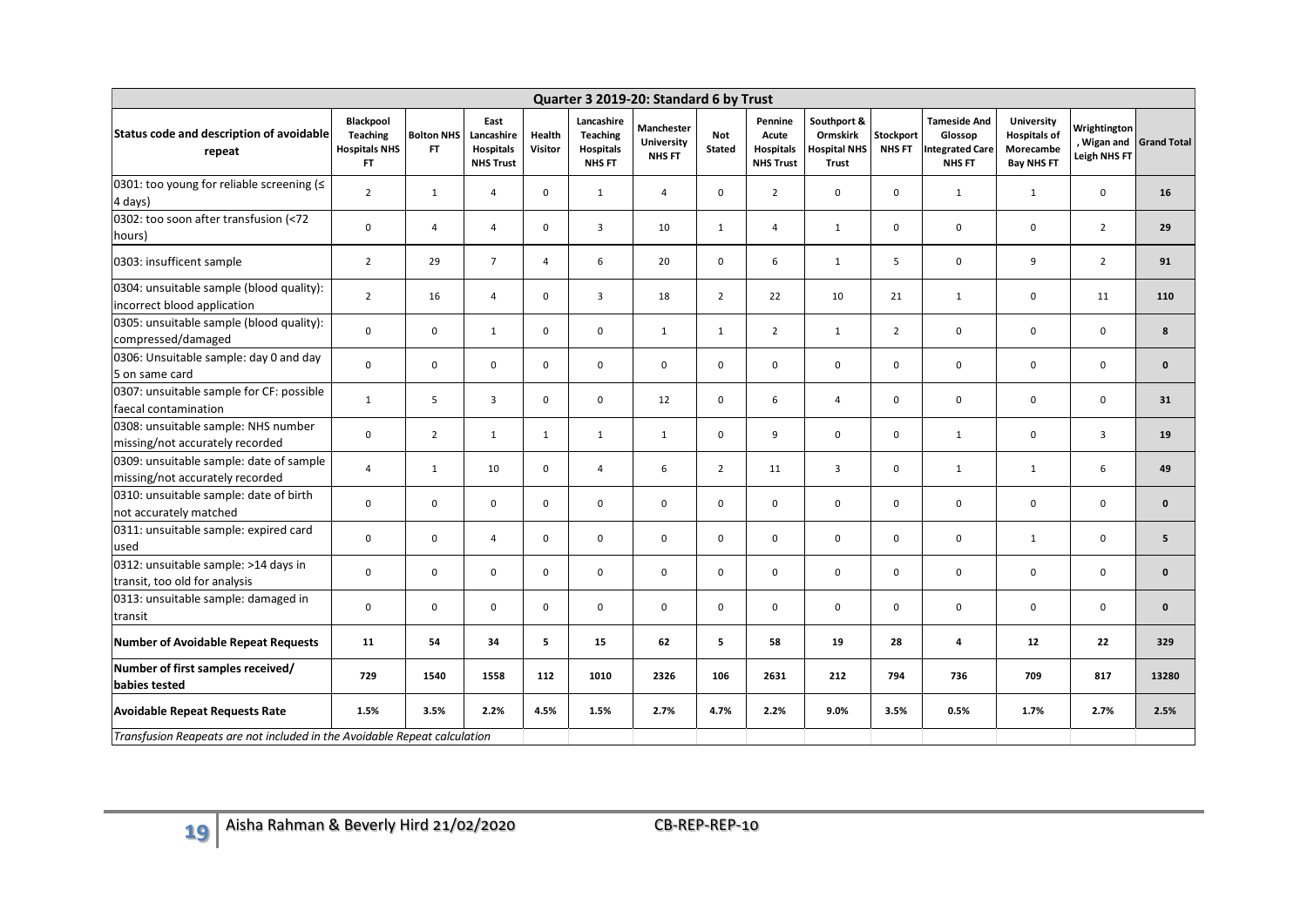| Quarter 3 2019-20: Standard 6 by Current Hospital                          |                                          |                                       |                                                |                                                             |                    |                                             |                                                 |                                       |                                    |                                 |                                                     |                             |                                       |                                               |                                              |                                 |                         |                       |
|----------------------------------------------------------------------------|------------------------------------------|---------------------------------------|------------------------------------------------|-------------------------------------------------------------|--------------------|---------------------------------------------|-------------------------------------------------|---------------------------------------|------------------------------------|---------------------------------|-----------------------------------------------------|-----------------------------|---------------------------------------|-----------------------------------------------|----------------------------------------------|---------------------------------|-------------------------|-----------------------|
| Status code and description of<br>avoidable repeat                         | <b>Blackpool</b><br>Victoria<br>Hospital | <b>Burnley</b><br>General<br>Hospital | <b>Furness</b><br>General<br>Hospital<br>(FUR) | <b>North</b><br>Manchester<br>General<br>Hospital<br>(NMGH) | Not in<br>hospital | Ormskirk<br>& District<br>General<br>(ODGH) | Royal<br>Albert<br>Edward<br>nfirmary<br>(RAEI) | Royal<br><b>Blackburn</b><br>Hospital | Royal<br><b>Bolton</b><br>Hospital | Royal<br>Lancaster<br>Infirmary | Royal<br>Manchester<br><b>Childrens</b><br>Hospital | Royal<br>Oldham<br>Hospital | Royal<br>Preston<br>Hospital<br>(RPH) | St Mary's<br>Hospital,<br>Manchester<br>(SMH) | <b>Stepping</b><br>Hill<br>Hospital<br>(SHH) | Tameside<br>General<br>Hospital | Wythenshawe<br>Hospital | Grand<br><b>Total</b> |
| 0301: too young for reliable screening ( $\leq 4$<br>days)                 | $\mathbf 0$                              | $\Delta$                              | $\mathbf 0$                                    | $\mathbf 0$                                                 | 10                 | $\mathbf 0$                                 | $\mathbf 0$                                     | $\mathsf 0$                           | $\mathsf 0$                        | $\mathsf 0$                     | $\mathbf 0$                                         | $\mathbf 0$                 | $\mathbf 0$                           | $\overline{2}$                                | $\mathbf{0}$                                 | 0                               | $\mathbf 0$             | 16                    |
| 0302: too soon after transfusion (<72<br>hours)                            | $\mathbf 0$                              | $\overline{4}$                        | $\mathbf{0}$                                   | 0                                                           | $\mathbf{1}$       | $\mathbf{1}$                                | $\overline{2}$                                  | $\mathbf 0$                           | $\overline{4}$                     | $\mathsf 0$                     | <sup>1</sup>                                        | $\overline{4}$              | 3                                     | $\overline{9}$                                | $\mathbf 0$                                  | $\mathbf 0$                     | $\mathbf 0$             | 29                    |
| 0303: insufficent sample                                                   | $\mathbf{1}$                             | 3                                     | $\mathbf{0}$                                   | $\mathbf 0$                                                 | 68                 | $\mathbf 0$                                 | $\overline{2}$                                  | $\mathsf 0$                           | 6                                  | $\mathbf 0$                     | 0                                                   | $\overline{2}$              | 3                                     | $\overline{2}$                                | $\mathbf 0$                                  | 0                               | $\overline{4}$          | 91                    |
| 0304: unsuitable sample (blood quality):<br>incorrect blood application    | $\mathbf 0$                              | 3                                     | $\mathbf 0$                                    | $\overline{2}$                                              | 63                 | 4                                           | 3                                               | $\mathsf 0$                           | 8                                  | $\mathbf 0$                     | $\mathbf 0$                                         | $\overline{7}$              | 1                                     | 4                                             | 8                                            | 0                               | $7\overline{ }$         | 110                   |
| 0305: unsuitable sample (blood quality):<br>compressed/damaged             | $\mathbf 0$                              | $\mathsf 0$                           | $\mathsf 0$                                    | $\mathsf 0$                                                 | $5\phantom{.0}$    | $\mathbf 0$                                 | $\mathbf 0$                                     | $\mathsf 0$                           | $\mathsf 0$                        | $\mathsf 0$                     | $\mathsf 0$                                         | $\mathsf 0$                 | $\mathsf 0$                           | $\mathbf{1}$                                  | $\overline{2}$                               | 0                               | $\mathsf 0$             | 8                     |
| 0306: Unsuitable sample: day 0 and day 5<br>on same card                   | $\mathbf 0$                              | $\mathsf 0$                           | $\mathsf 0$                                    | $\mathsf{O}\xspace$                                         | $\mathsf 0$        | $\mathsf 0$                                 | $\mathbf 0$                                     | $\mathsf 0$                           | $\mathsf 0$                        | $\mathsf 0$                     | $\mathsf 0$                                         | $\mathbf 0$                 | $\mathsf 0$                           | $\mathsf 0$                                   | 0                                            | $\mathbf 0$                     | $\mathbf 0$             | $\mathbf 0$           |
| 0307: unsuitable sample for CF: possible<br>faecal contamination           | $\mathsf 0$                              | $\overline{2}$                        | $\mathbf 0$                                    | $\mathbf 1$                                                 | 19                 | $\mathbf{1}$                                | $\mathbf 0$                                     | $\mathbf 0$                           | $\overline{4}$                     | $\mathbf 0$                     | $\mathsf 0$                                         | $\mathbf{1}$                | $\mathbf 0$                           | $\overline{\mathbf{3}}$                       | $\mathsf 0$                                  | 0                               | $\mathbf 0$             | 31                    |
| 0308: unsuitable sample: NHS number<br>missing/not accurately recorded     | $\mathbf 0$                              | $\mathbf{1}$                          | $\mathbf 0$                                    | $\mathsf{O}\xspace$                                         | 12                 | $\mathbf 0$                                 | $\overline{2}$                                  | $\mathsf 0$                           | $\mathsf 0$                        | $\mathsf 0$                     | $\mathbf 0$                                         | $\overline{\mathbf{3}}$     | $\mathsf 0$                           | $\mathsf 0$                                   | $\mathsf 0$                                  | 0                               | $\mathbf{1}$            | 19                    |
| 0309: unsuitable sample: date of sample<br>missing/not accurately recorded | $\mathbf{1}$                             | $\mathbf{1}$                          | $\mathbf 0$                                    | $\mathbf{1}$                                                | 36                 | $\mathbf 0$                                 | $\overline{2}$                                  | $\mathsf 0$                           | $\mathbf 0$                        | $\mathsf 0$                     | $\mathbf 0$                                         | $\overline{\mathbf{3}}$     | $\overline{2}$                        | $\overline{\mathbf{3}}$                       | $\mathsf 0$                                  | 0                               | $\mathbf 0$             | 49                    |
| 0310: unsuitable sample: date of birth not<br>accurately matched           | $\mathbf 0$                              | $\mathbf 0$                           | $\mathbf 0$                                    | 0                                                           | $\mathbf 0$        | $\mathsf 0$                                 | 0                                               | $\mathbf 0$                           | $\mathbf 0$                        | $\mathbf 0$                     | $\mathbf 0$                                         | $\mathbf 0$                 | $\mathbf 0$                           | $\mathsf 0$                                   | $\mathbf 0$                                  | 0                               | $\mathbf 0$             | $\pmb{0}$             |
| 0311: unsuitable sample: expired card used                                 | $\mathbf 0$                              | $\overline{3}$                        | $\mathbf 0$                                    | $\mathsf 0$                                                 | $\overline{2}$     | $\mathbf 0$                                 | $\mathbf 0$                                     | $\mathsf 0$                           | $\mathbf 0$                        | $\mathsf 0$                     | $\mathbf 0$                                         | $\mathbf 0$                 | $\mathsf 0$                           | $\mathsf{O}\xspace$                           | $\mathsf{O}\xspace$                          | 0                               | $\mathsf 0$             | 5 <sub>5</sub>        |
| 0312: unsuitable sample: >14 days in<br>transit, too old for analysis      | $\mathbf 0$                              | $\mathbf 0$                           | $\mathbf 0$                                    | $\mathsf 0$                                                 | $\mathsf 0$        | $\mathbf 0$                                 | $\mathbf 0$                                     | $\mathsf 0$                           | $\mathsf 0$                        | $\mathsf 0$                     | $\mathsf 0$                                         | $\mathbf 0$                 | $\mathsf 0$                           | $\mathsf 0$                                   | $\mathsf 0$                                  | 0                               | $\,0\,$                 | $\pmb{0}$             |
| 0313: unsuitable sample: damaged in<br>transit                             | $\mathsf 0$                              | $\mathsf 0$                           | $\mathbf 0$                                    | $\mathsf{O}\xspace$                                         | $\mathbf 0$        | $\mathbf 0$                                 | $\mathbf 0$                                     | $\mathsf 0$                           | $\mathbf 0$                        | $\mathsf 0$                     | $\mathsf 0$                                         | $\mathbf 0$                 | $\mathsf 0$                           | $\mathsf 0$                                   | $\mathsf{O}\xspace$                          | 0                               | $\mathbf 0$             | $\pmb{0}$             |
| <b>Number of Avoidable Repeat Requests</b>                                 | $\overline{2}$                           | 17                                    | $\mathbf 0$                                    | $\overline{4}$                                              | 215                | $\overline{5}$                              | 9                                               | $\mathbf 0$                           | 18                                 | $\mathbf 0$                     | $\mathbf 0$                                         | 16                          | 6                                     | 15                                            | 10                                           | $\mathbf 0$                     | 12                      | 329                   |
| Number of first samples received/<br>babies tested                         | 76                                       | 183                                   | 20                                             | 82                                                          | 11668              | 30                                          | 68                                              | $\mathbf{1}$                          | 182                                | 54                              | $\overline{7}$                                      | 225                         | 123                                   | 309                                           | 70                                           | 56                              | 126                     | 13280                 |
| <b>Avoidable Repeat Requests Rate</b>                                      | 2.6%                                     | 9.3%                                  | 0.0%                                           | 4.9%                                                        | 1.8%               | 16.7%                                       | 13.2%                                           | 0.0%                                  | 9.9%                               | 0.0%                            | 0.0%                                                | 7.1%                        | 4.9%                                  | 4.9%                                          | 14.3%                                        | 0.0%                            | 9.5%                    | 2.5%                  |
| Transfusion Reapeats are not included in the Avoidable Repeat calculation  |                                          |                                       |                                                |                                                             |                    |                                             |                                                 |                                       |                                    |                                 |                                                     |                             |                                       |                                               |                                              |                                 |                         |                       |
|                                                                            |                                          |                                       |                                                |                                                             |                    |                                             |                                                 |                                       |                                    |                                 |                                                     |                             |                                       |                                               |                                              |                                 |                         |                       |
| Aisha Rahman & Beverly Hird 21/02/2020<br>20                               |                                          |                                       |                                                |                                                             |                    |                                             |                                                 |                                       | CB-REP-REP-10                      |                                 |                                                     |                             |                                       |                                               |                                              |                                 |                         |                       |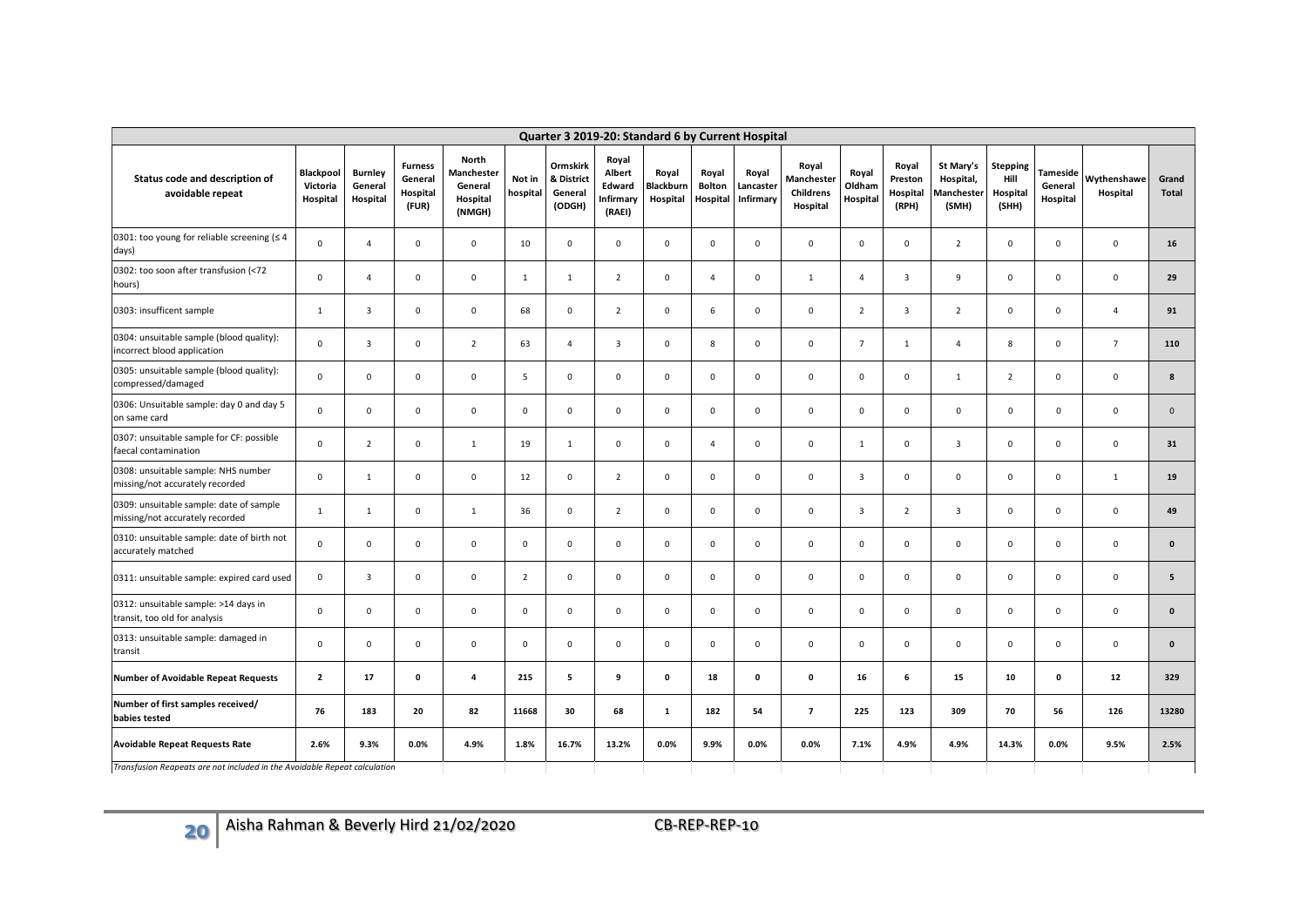| Quarter 3 2019-20: Standard 7c               |                                   |                                                  |                                        |                                   |                |                |  |  |  |  |
|----------------------------------------------|-----------------------------------|--------------------------------------------------|----------------------------------------|-----------------------------------|----------------|----------------|--|--|--|--|
|                                              |                                   | Number of Pre-term CHT second samples collected: |                                        |                                   | % Prem repeats | % Prem repeats |  |  |  |  |
| <b>Trust</b>                                 | Total<br>Early<br>On time<br>Late |                                                  | collected on day<br>28 or at discharge | collected on day<br>28 or earlier |                |                |  |  |  |  |
| Blackpool Teaching Hospitals NHS FT          |                                   |                                                  |                                        | 2                                 | 100%           | 100%           |  |  |  |  |
| <b>Bolton NHS FT</b>                         |                                   | 11                                               | 4                                      | 16                                | 69%            | 75%            |  |  |  |  |
| East Lancashire Hospitals NHS Trust          |                                   | 6                                                | 3                                      | 10                                | 60%            | 70%            |  |  |  |  |
| Lancashire Teaching Hospitals NHS FT         |                                   | 12                                               |                                        | 13                                | 92%            | 92%            |  |  |  |  |
| Manchester FT                                |                                   | 20                                               | 5                                      | 26                                | 77%            | 81%            |  |  |  |  |
| Pennine Acute Hospitals NHS Trust            |                                   | 21                                               | 5                                      | 27                                | 78%            | 81%            |  |  |  |  |
| <b>Stockport NHS FT</b>                      |                                   | 6                                                | 5                                      | 11                                | 55%            | 55%            |  |  |  |  |
| Tameside And Glossop Integrated Care NHS FT  |                                   | 4                                                |                                        | 4                                 | 100%           | 100%           |  |  |  |  |
| University Hospitals of Morecambe Bay NHS FT |                                   | 3                                                |                                        |                                   | 100%           | 100%           |  |  |  |  |
| Wrightington, Wigan and Leigh NHS FT         |                                   | 4                                                | $\mathcal{P}$                          | 6                                 | 67%            | 67%            |  |  |  |  |
| <b>Grand Total</b>                           | 4                                 | 89                                               | 25                                     | 118                               | 75%            | 79%            |  |  |  |  |